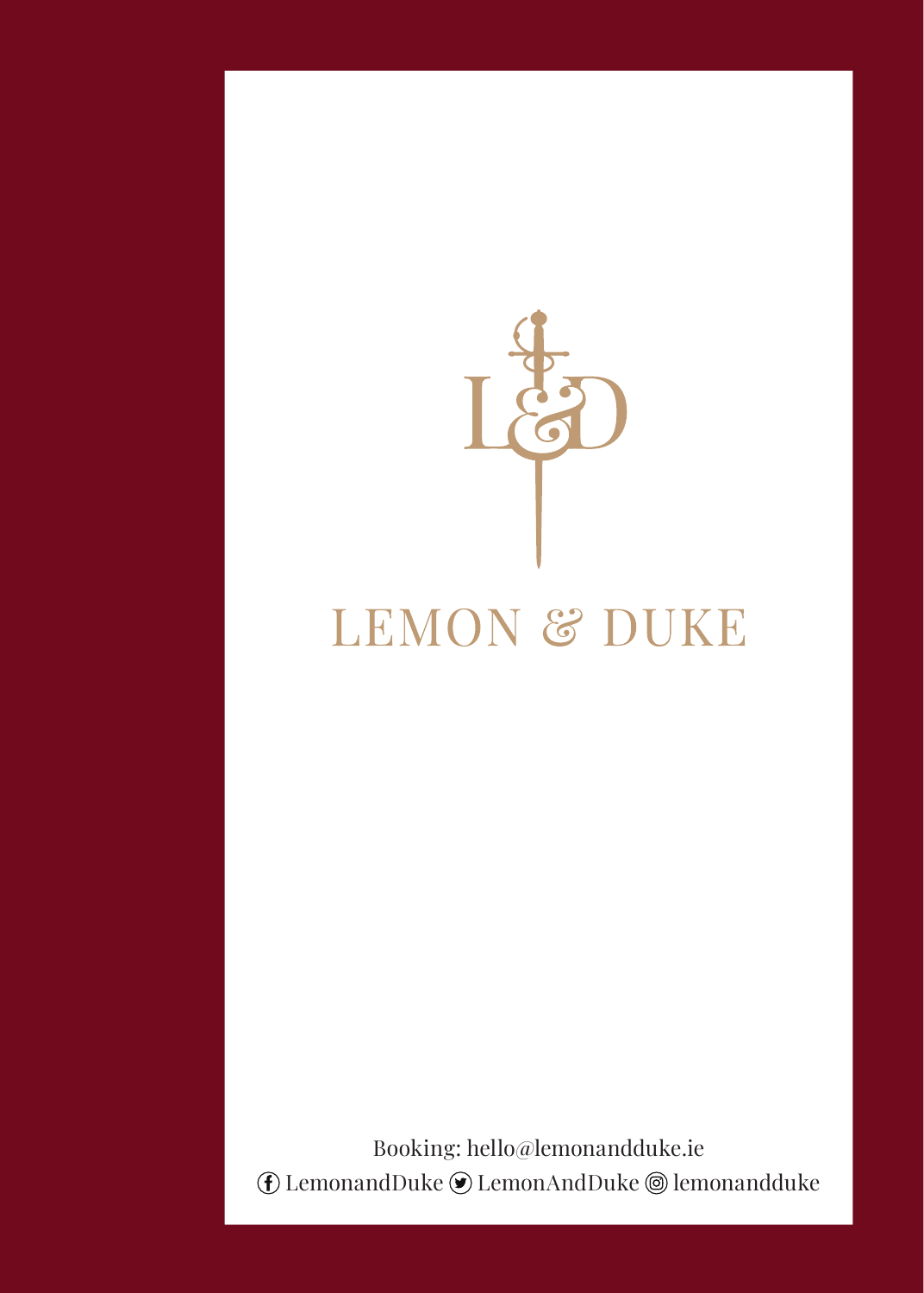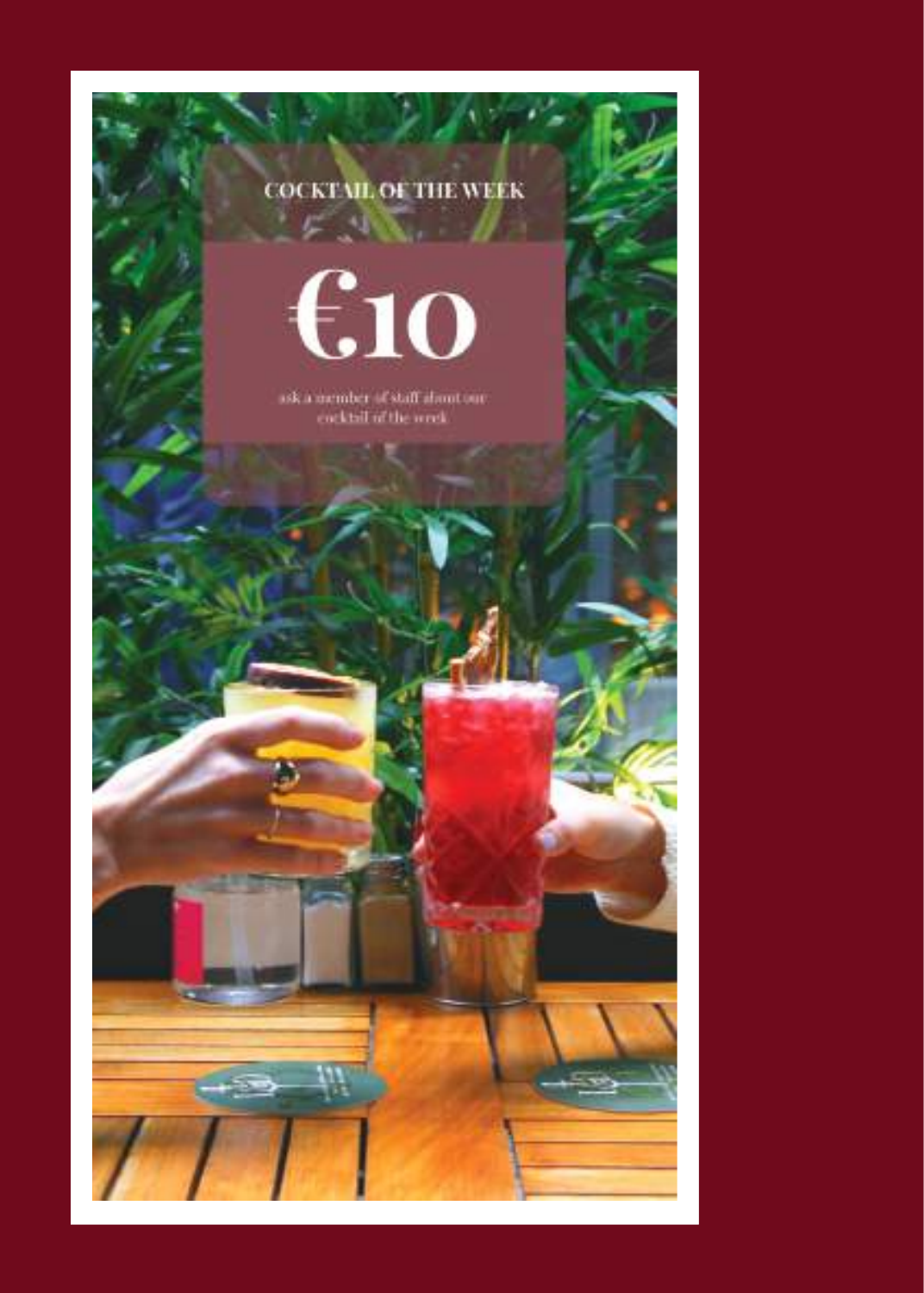# *Classic Cocktails*

| <b>Woodford Old Fashion</b><br>13<br>Woodford Reserve, sugar syrup, angostura bitters,<br>orange bitters.               |
|-------------------------------------------------------------------------------------------------------------------------|
| Mojito<br>12<br>Havana Club 3 year old rum, sugar syrup, lime<br>juice, soda top.                                       |
| Pornstar Martini<br>13<br>Absolut Vanilla vodka, passionfruit liqueur,<br>passionfruit syrup, lime juice, prosecco top. |
| Aviation<br>14<br>Monkey 47, Crème de Violette, Maraschino liqueur,<br>lemon juice.                                     |
| White Lady<br>12<br>Beefeater gin, Cointreau, sugar syrup, lemon juice,<br>egg whites.                                  |
| Margarita<br>13<br>Olmeca Altos tequila, Cointreau, lime juice.                                                         |
| Manhattan<br>13<br>Woodford Reserve, sweet vermouth, angostura<br>bitters.                                              |
| Negroni<br>13<br>Beefeater gin, Campari, sweet Vermouth.                                                                |
| Hemingway Daiquiri<br>12<br>Havana Club 3 year old rum, Maraschino liqueur,<br>lime juice, grapefruit juice.            |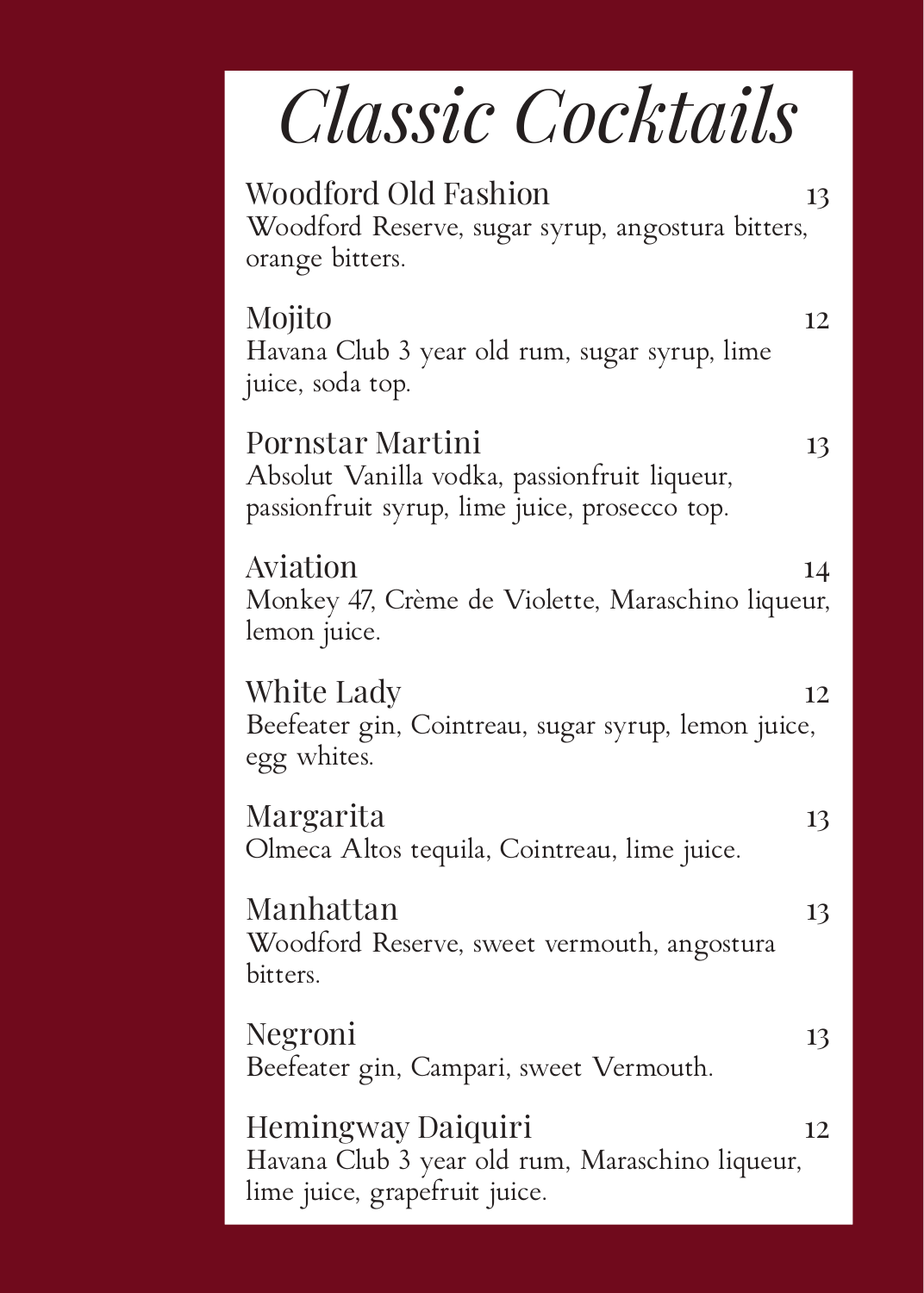## *Non-Alcoholic*

| Not a Clover Club<br>Ceder's non-alcoholic gin, raspberry syrup, lemon<br>juice, egg whites.                                                    | 9 |
|-------------------------------------------------------------------------------------------------------------------------------------------------|---|
| Virgin Piña Colada<br>White cane non-alcoholic rum, coconut puree,<br>pineapple juice, fresh cream.                                             | 9 |
| Non-Alcoholic Aperol Spritz<br>Italian Spritz, non-alcoholic prosecco, soda water.                                                              | 9 |
| Very Berry Mojito<br>White cane non-alcoholic rum, strawberry puree,<br>raspberry puree, lime juice, soda top.                                  | 9 |
| Lemongrass Scent<br>Ceder's non-alcoholic gin, lemongrass syrup, pressed<br>apple juice, lemon juice and soda top.                              | 9 |
| <b>Shamed Zombie Slayer</b><br>Dark cane non-alcoholic rum, passion fruit<br>puree, orgeat syrup, pineapple juice, lime juice,<br>orange juice. | 9 |
| So Called Amaretto Sour<br>Amaretti non-alcoholic spirit, lemon juice, honey<br>syrup, egg whites.                                              | 9 |
| Variety of non alcoholic spirits available,                                                                                                     |   |

*ask staff for more information.*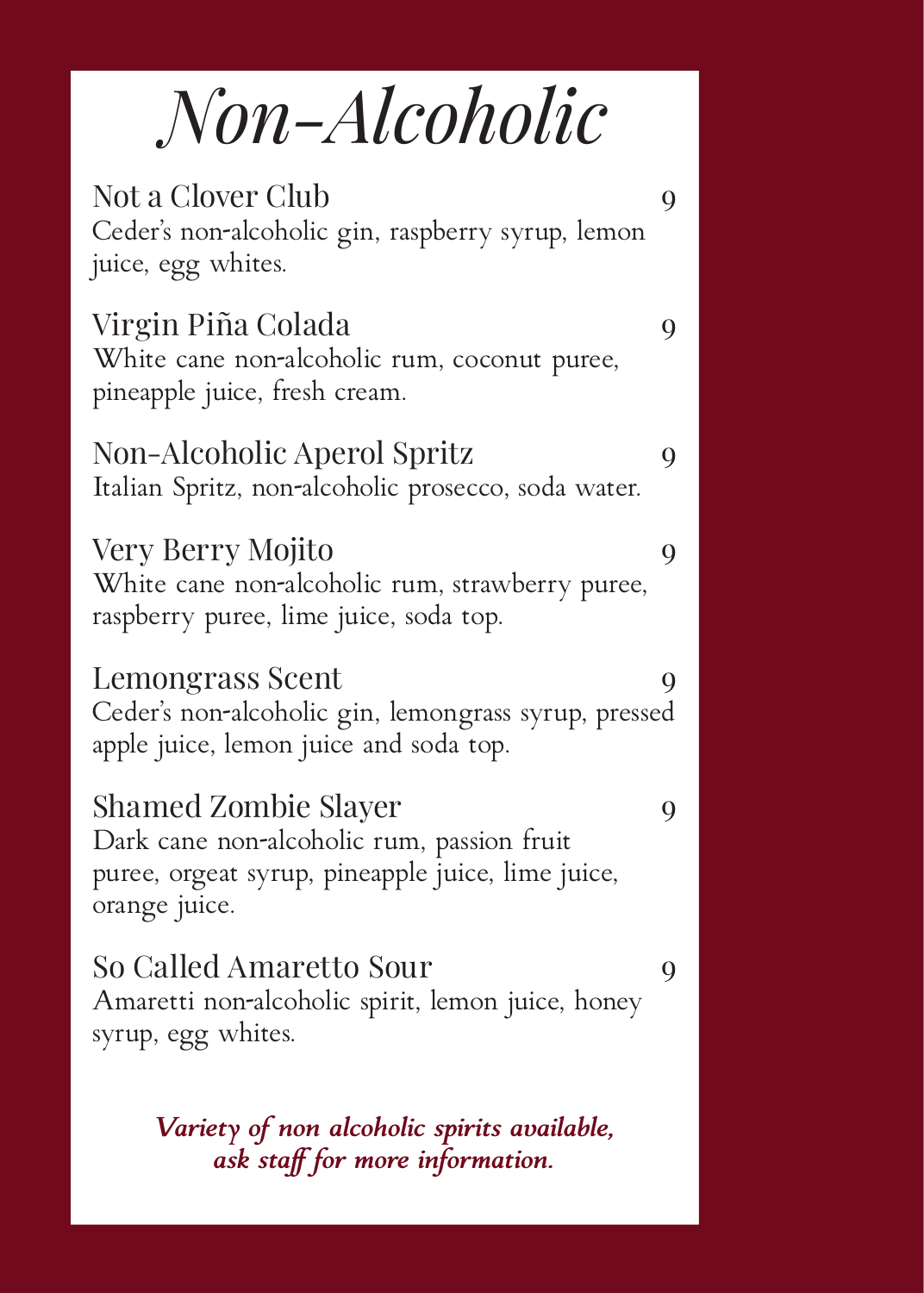# *Cocktails*

| <b>Low ABV Cocktails</b><br>Duke Lane Spritzer<br>11<br>Aperol, rhubarb liqueur, Martini Bianco,<br>prosecco top.                                                          |  |
|----------------------------------------------------------------------------------------------------------------------------------------------------------------------------|--|
| Hugo<br>12<br>St. Germain elderflower liqueur, sugar syrup,<br>mint, prosecco.                                                                                             |  |
| Our House and Classic with a Twist Cocktails<br>Boutique N' Pink<br>13<br>Absolut Citron vodka, St. Germain elderflower<br>liqueur, cranberry juice, lime juice, soda top. |  |
| Peachy Bramble<br>12<br>Beefeater Peach & Raspberry gin, Chambord<br>liqueur, raspberry syrup, lemon juice.                                                                |  |
| Limoncello Drop<br>12<br>Absolut Citron, limoncello, lemon juice, sugar syrup.                                                                                             |  |
| Saturn Rising<br>13<br>Havana Club Especial, Falernum, orgeat almond<br>syrup, passionfruit, prosecco top, lemon juice.                                                    |  |
| Cheeky Monkey Martini<br>14<br>Monkey 47, blood orange liqueur, peychaud bitters.                                                                                          |  |
| Park Your Car<br>13<br>Hennessy brandy, apricot liqueur, yellow chartreuse,<br>pressed apple juice, honey syrup, egg whites,<br>cranberry bitters.                         |  |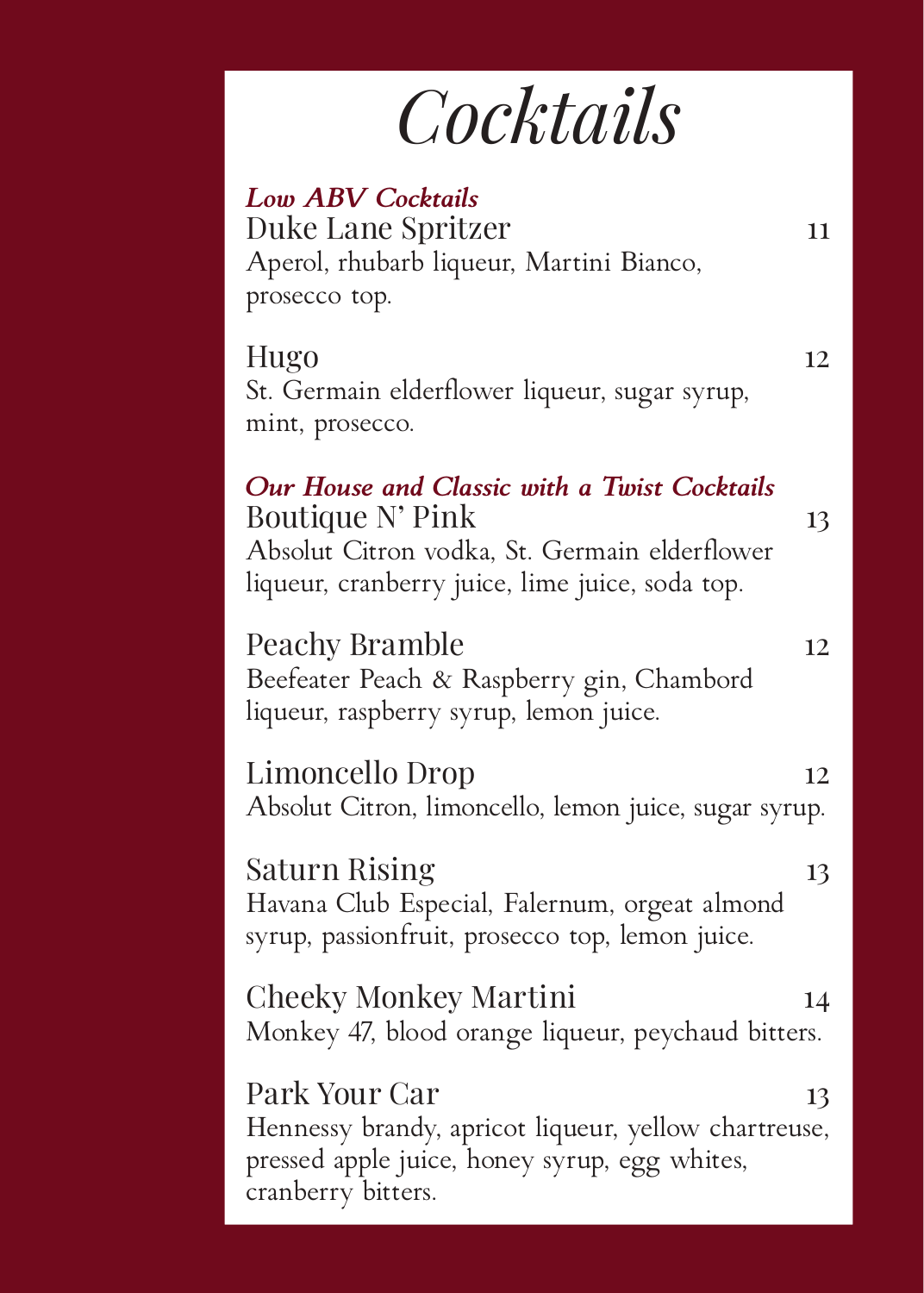### *Cocktails*

Peach and Passionate Punch 13 Peach tree liqueur, St Germain elderflower liqueur, passion fruit puree, pressed pineapple juice, orange juice, peach bitters, prosecco top. L&D Espresso Martini 13 Absolut Vanilla vodka, Kahlua, Frangelico, salted caramel syrup, fresh coffee. Bow St Zombie 13 Jameson Caskmates IPA Edition, Falernum, passionfruit puree, pineapple juice, lime juice. Cucumber Margarita 13 Olmeca tequila, Cointreau, cucumber syrup, lime juice. Tango with Mango 12 Bacardi rum, Cointreau, pinch of Himalayas' salt, mango puree, lime juice, egg whites, soda top. Raspberry Smash 13 Belvedere vodka, raspberry syrup, lime juice, mint, soda top. Wild Card 13 Method and Madness gin, Falernum, dash of Five Lamps Red Ale, honey syrup, lime juice.

*"All classics and house favourites are still available to order"*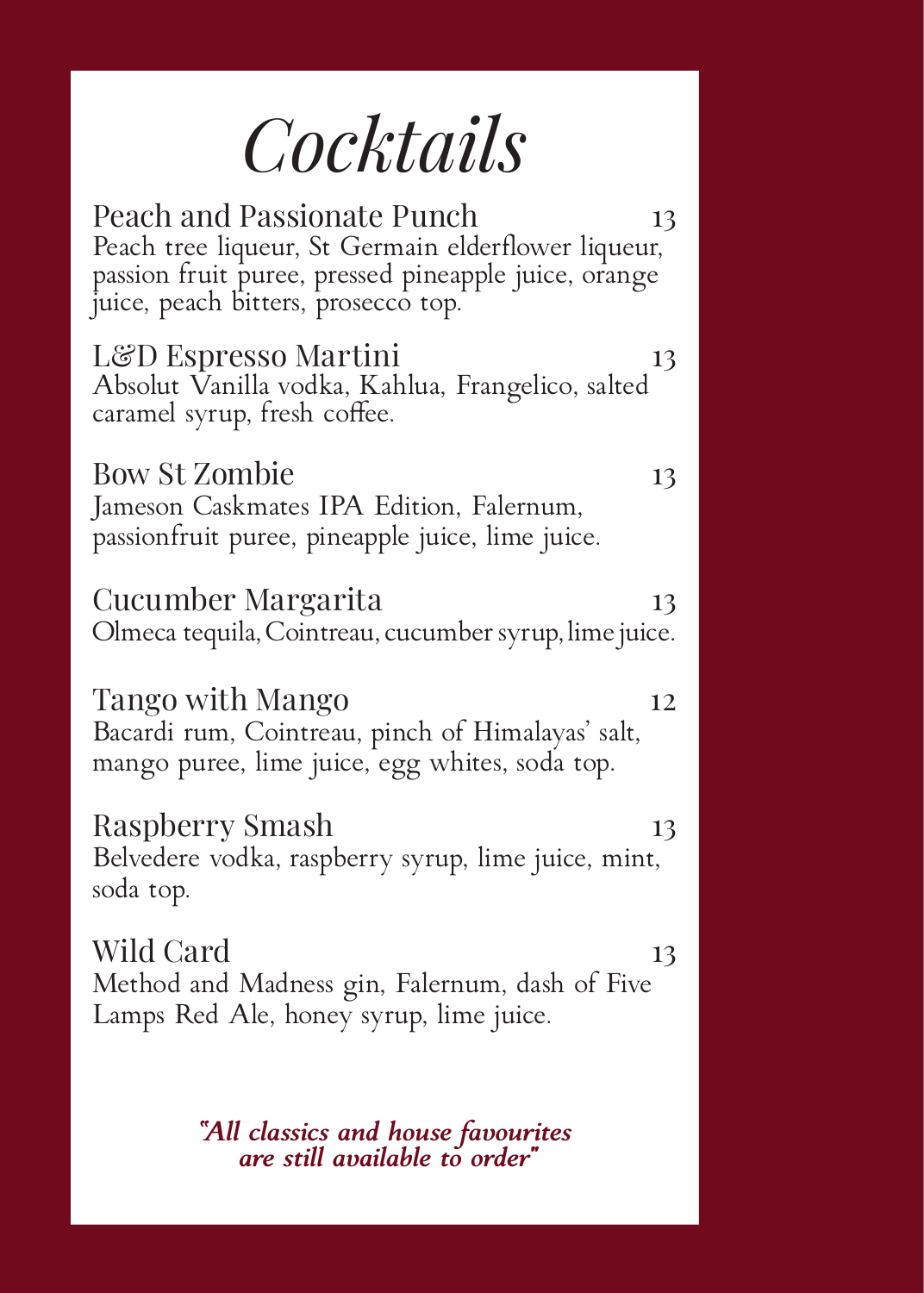### *Cocktail Making & Gin Tasting*

Ideal for team Groups of 10 people + (for larger parties the group will be split in two) 1 hour and 30 minutes Fun, Interactive and Educational! Includes 3 Gins/Cocktails Pre-booking required hello@lemonandduke.ie (01) 679 6260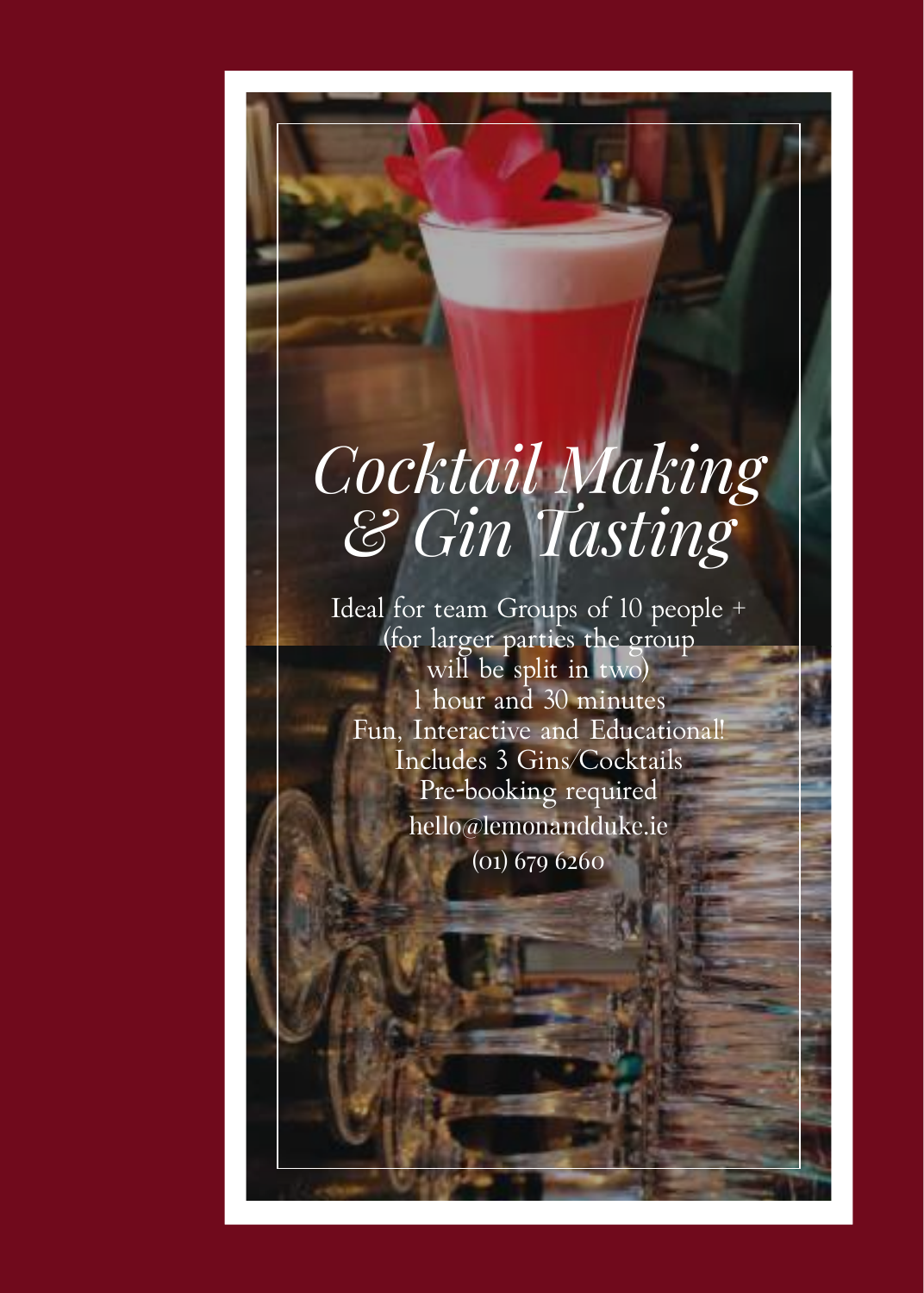| <b>Beer</b>                 |      |
|-----------------------------|------|
| Draught<br>Guinness         | 6.00 |
| Guinness 0.0                | 5.30 |
| Hop House 13                | 6.50 |
| 5 Lamps Lager               | 6.50 |
| 5 Lamps Red Ale             | 6.50 |
| 5 Lamps IPA                 | 6.70 |
| Rockshore                   | 6.50 |
| <b>Rye River IPA</b>        | 6.70 |
| <b>Bulmers</b>              | 6.50 |
| Coors Light                 | 6.50 |
| Lagunitas IPA               | 6.70 |
| Heineken                    | 6.50 |
| Island's Edge Stout         | 6.00 |
| <b>Birra Moretti</b>        | 6.70 |
| Grolsch                     | 6.70 |
| Peroni                      | 6.70 |
| Pilsner Urquell (Tank Beer) | 6.70 |
| <b>Budweiser</b>            | 6.50 |
| Asahi                       | 6.70 |
| <b>Bottles</b>              |      |
| <b>Non Alcoholic</b>        |      |
| Heineken Zero               | 4.60 |
| Peroni Libera               | 4.60 |
| Erdinger NA                 | 5.00 |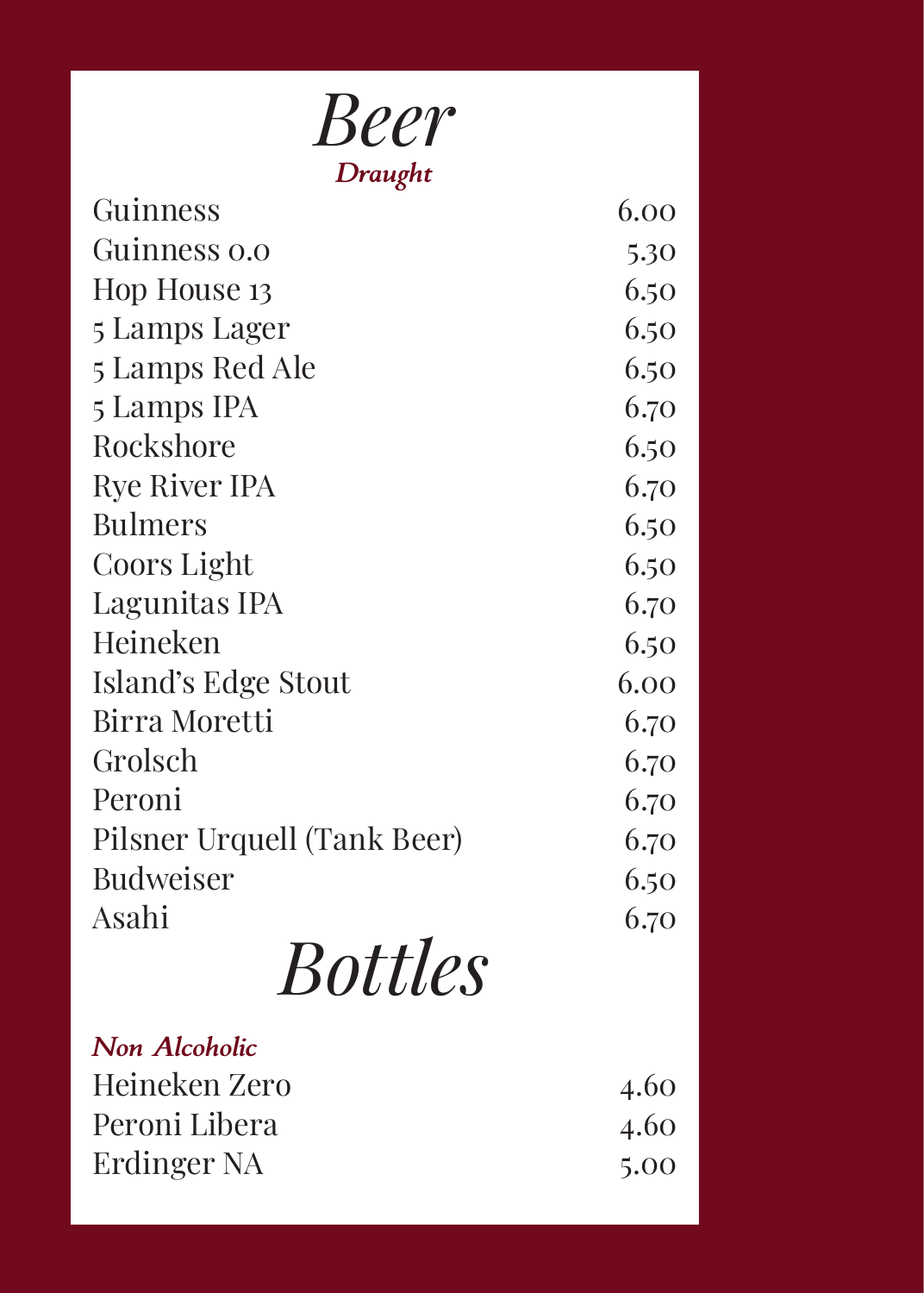# *Bottles*

| <b>Beers, Ciders</b>                         |      |
|----------------------------------------------|------|
| Hollows & Fentimans                          |      |
| Ginger Beer (568ml)                          | 7.00 |
| Peroni                                       | 6.20 |
| Peroni GF                                    | 6.20 |
| Corona                                       | 6.20 |
| Heineken                                     | 6.20 |
| Coors                                        | 6.20 |
| Orchard Thieves (568ml)                      | 6.70 |
| Kopparberg Fruit Ciders                      | 6.70 |
| Bulmer's Original $\mathcal G$ Light (568ml) | 6.70 |
| West Coast Cooler Original/Rose              | 6.00 |
| White Claw Hard Seltzer                      | 6.00 |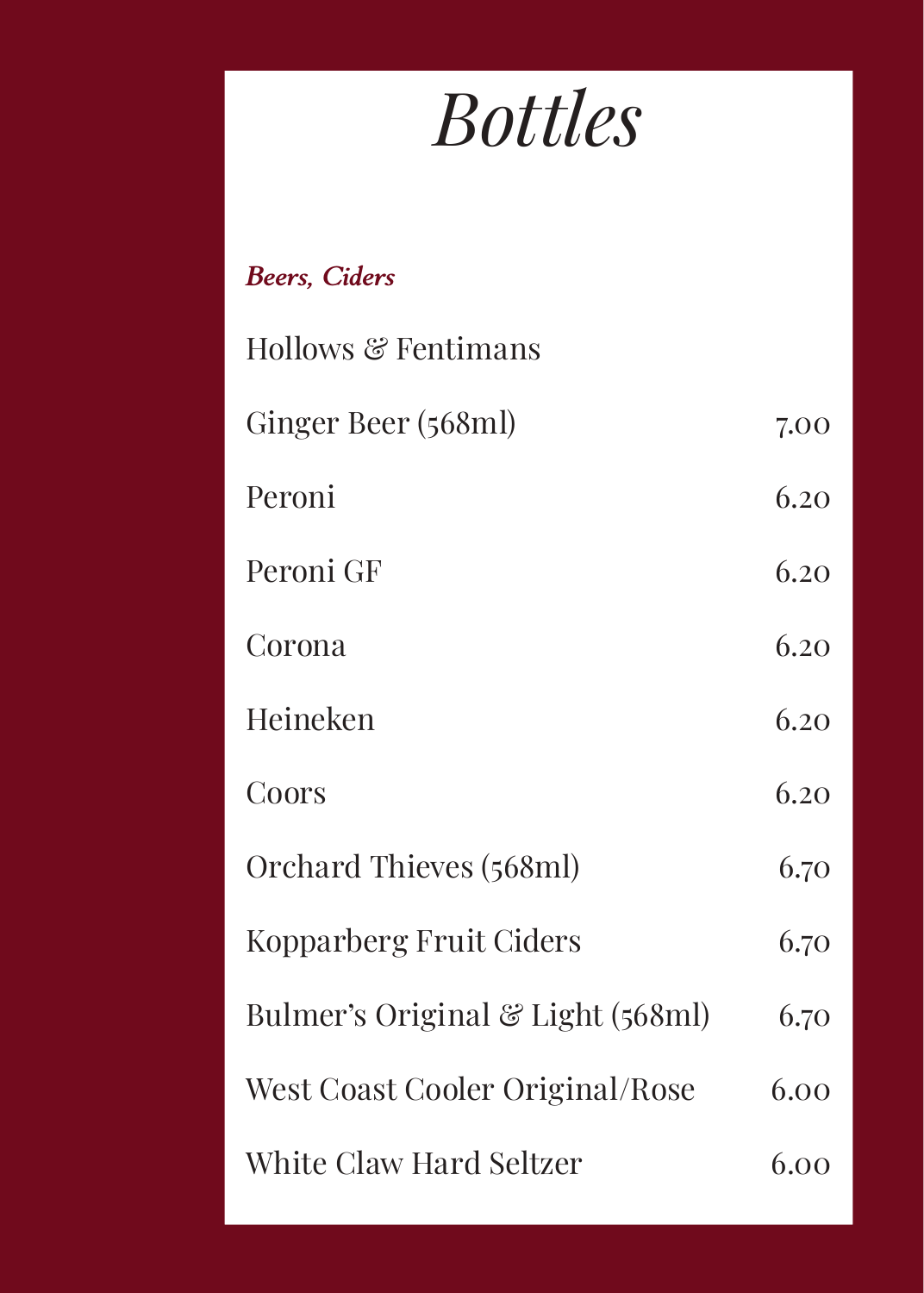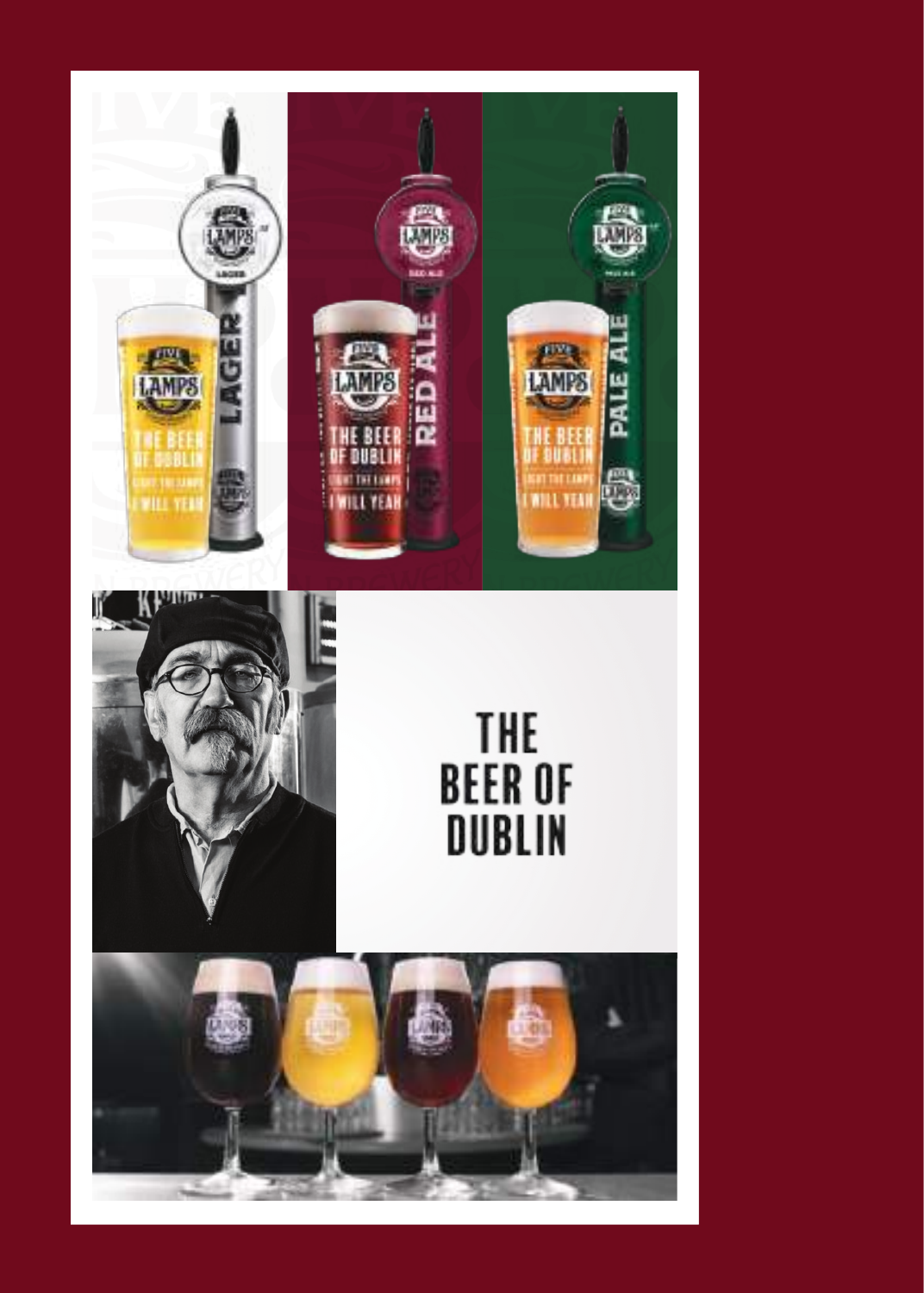

Authentic Irish beer hand crafted and produced using only natural ingredients. Accessible and easy drinking, 5 Lamps provides a real alternative to commercially produced international beers available in Ireland.



 5 Lamps Lager *Tasting Notes* The OG and some say, the best lager in Dublin. The OG and some say, the best lager<br>And when we say some, we mean all. Traditional Czech style pilsner with biscuit malt flavour with some fruit notes. Crisp & refreshing as all good lagers should be, but with a little something something ... Available on draught and in 330ml cans  $\&$ bottles.

 $4.2\%$   $ABV$ 



#### **FIVER** 5 Lamps Red Ale *Tasting Notes*

 $\frac{1}{\sqrt{2}}$  Toasted cereal notes, floral hop nose and a soft LAMPS background bitterness.

Delicate appealing aromas and velvet-like flavours.

Surprisingly light and fresh, with a balanced finish. Try it. You'll be surprised. Available on draught. 3.8% ABV



### **FINE BEAR** ISLAMPS IPA *Tasting Notes*

IPA = Irish Pale Ale. And that's a fact. Golden rich and full bodied with a toasted malt.  $\sqrt{a}$  We like to say this ale is accessible and easy to drink. But don't take our word for it... Available on draught.  $4.8\%$  ABV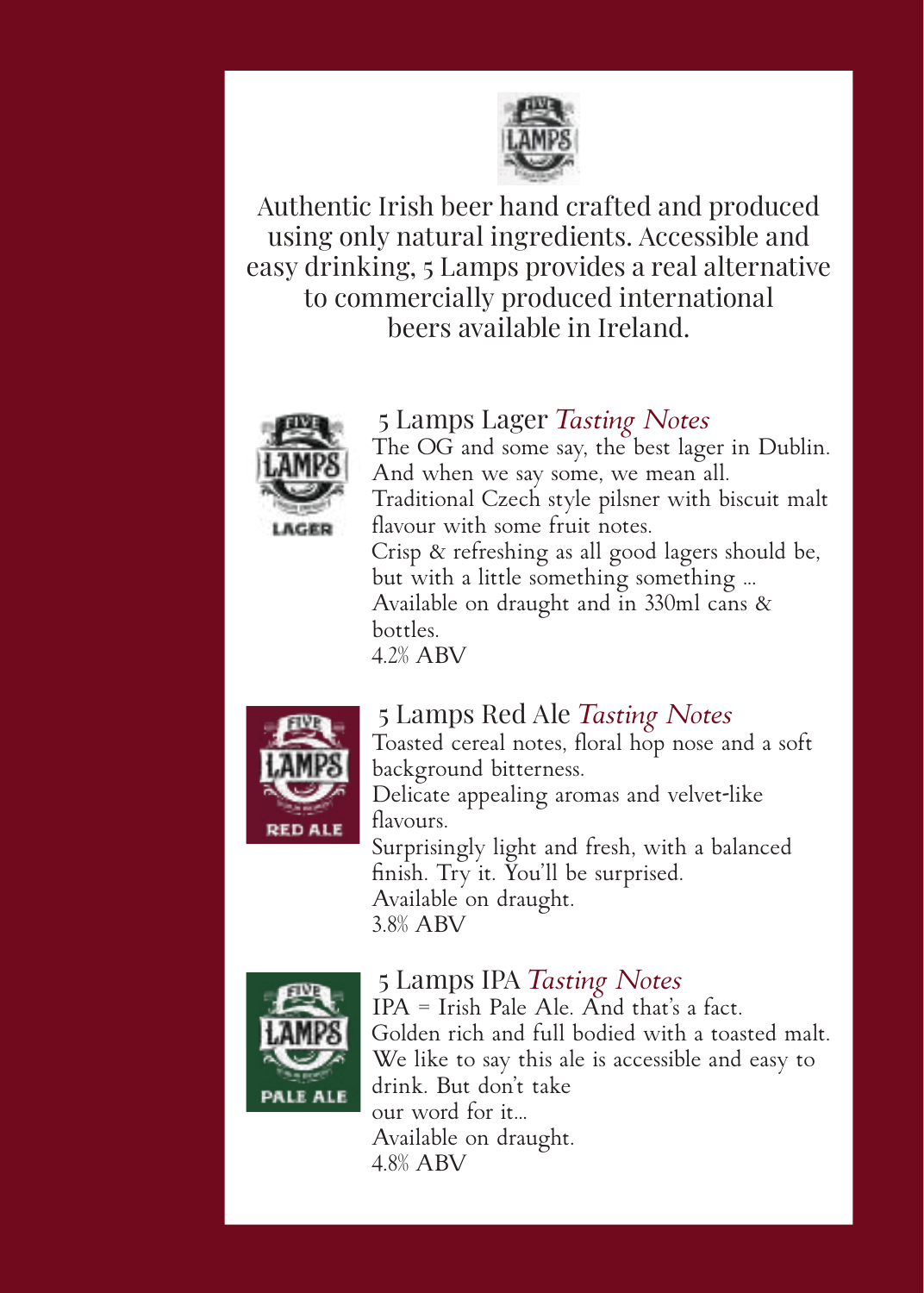### *White Wine*

Glass Bottle Santa Liana Sauvignon Blanc, Chile 6.90 27 Chillan Grown grapes of yellow greenish tones. Ripe pineapple, citric notes with grapefruit and lime. Crisp and refreshing finish. Vianto Pinot Grigio, Italy 7.30 29

Pale straw in colour with floral aromas and citrus fruits. Long lasting finish.

Fossil Bay Chardonnay, Australia 7.90 31 Tropical fruit with grapefruit and melon notes. Soft peach and pineapple flavours at the crisp finish.

Petit Chablis, France 7.90 31 The vine from this wine grows on Kimmeridge limestone giving it a lively, pleasant and fruity flavour. The finish is lovely citrus flavours with a mineral background.

Picpoul de Pinet, France 8.40 33 Complex flavours of gooseberry and fresh citrus. Fresh and fruity on the palate with a long and lingering finish.

Ciumes Verdejo, Spain 8.90 35 Well defined flavours of stone fruits, almonds, along with tips of citrus rind. Your entry to the palate is greedy, dominating the glycerine, with superb structure and freshness throughout.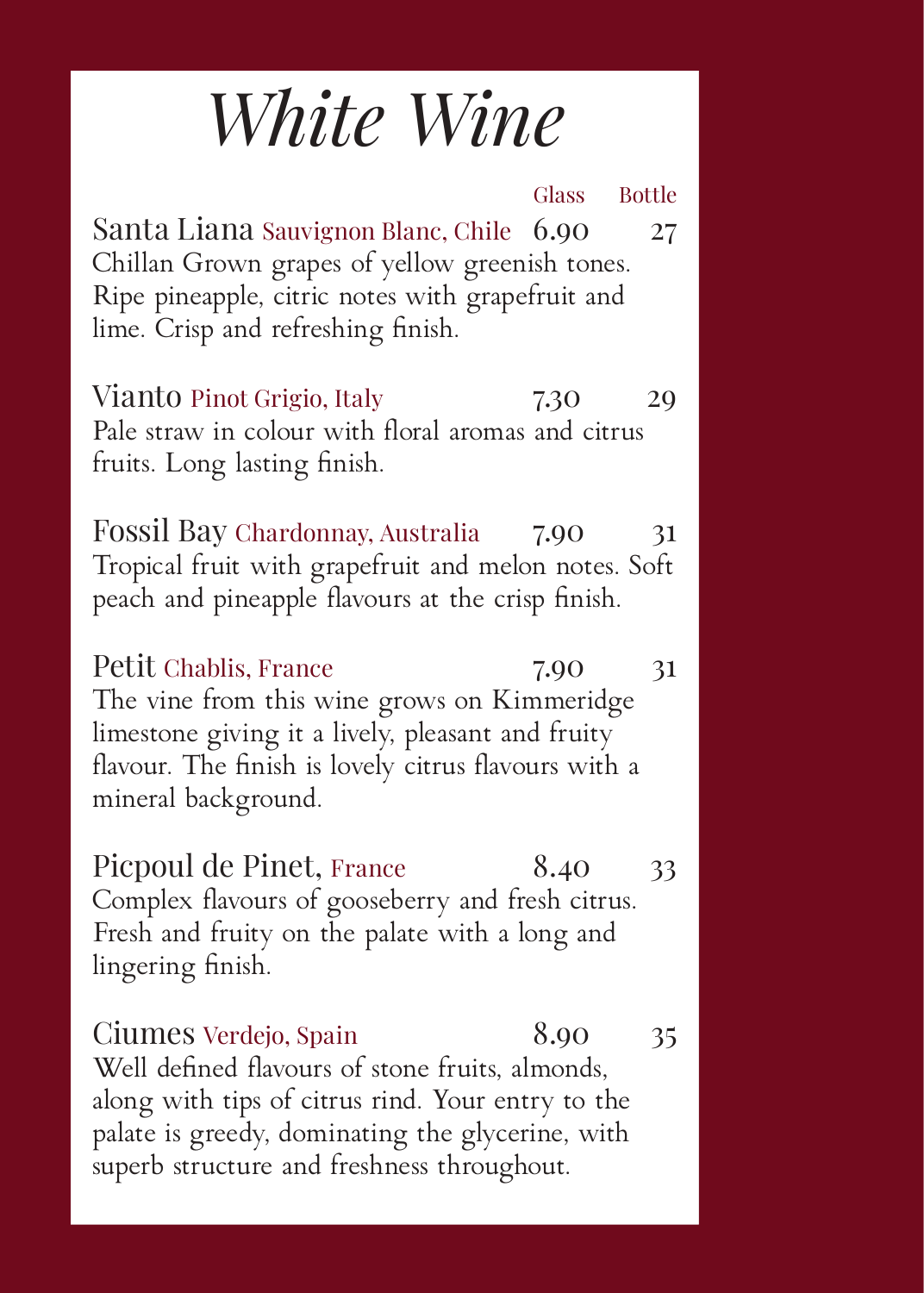## *White Wine*

### Stoneleigh

Sauvignon Blanc, New Zealand 9.60 37 Subtle green highlights with passion fruit and white fleshed nectarine aromatics, grapefruit and subtle sweet notes. Complex minerality balanced by a tight, fresh acidity.

## *Premium White*

Grand Ardèche Var, Chardonnay IGP, France 65 This wine offers lovely notes of brioche, almond, fresh apricot and vanilla. The ample mouth reminds aromas of almond paste and vanilla. Nice final tension.

### La Bohème Act Three

#### Pinot Gris, Australia 65

Refined, dry structural palate with green apple and mandarin. Textural, gently aromatic and soft acidity.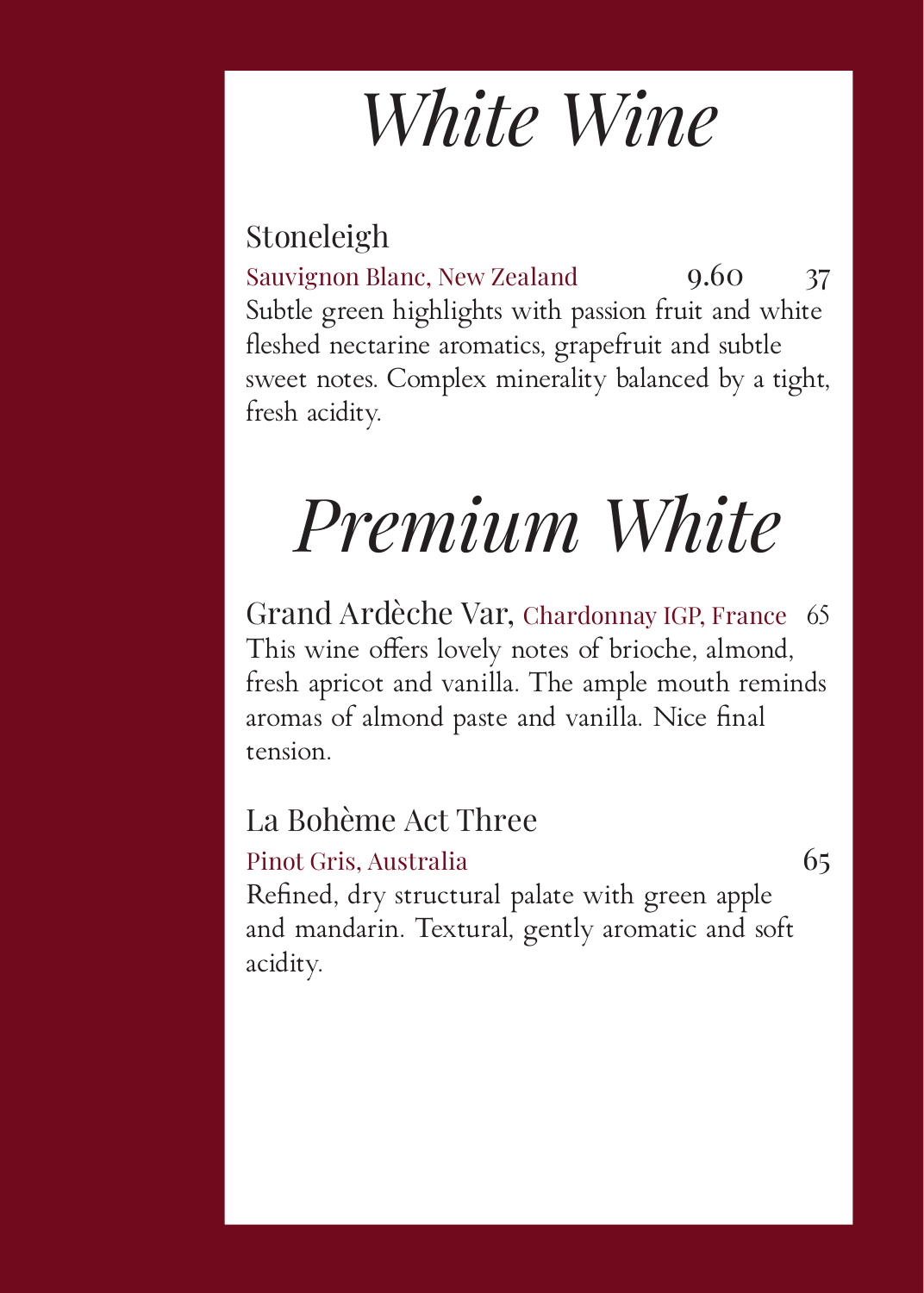## *Red Wine*

Glass Bottle Santa Liana Merlot, Chile 6.90 27 Deep red with tones of violet. Fresh intense aromas of blackberry fruit and some notes of dry grass. Rounded tannins with a nice finish. Vianto Montepulciano, Italy 7.30 29 Delicious flavours of ripe plums, brambles and intense cherrystone fruit flavours. Light tannins. Neftali Cabernet Sauvignon, Chile 7.30 29 Red berries, sweet fruits, cassis and smokey hints in the background. Fossil Bay Shiraz, Australia 7.90 31 Dark cherries, chocolate and black pepper. Big flavours of coffee, toast and spices. Beefsteak Malbec, Argentina 8.40 33 Intense nose of plum and dark chocolate, slightly spicy with a slight oak finish. Fine rich tannin

profile. Vina Palaciega Rioja, Spain 8.90 35 Crianza offering aromatic explosion of fruit sensations such as hedgerow fruits and a very characteristic hint of smokey oak.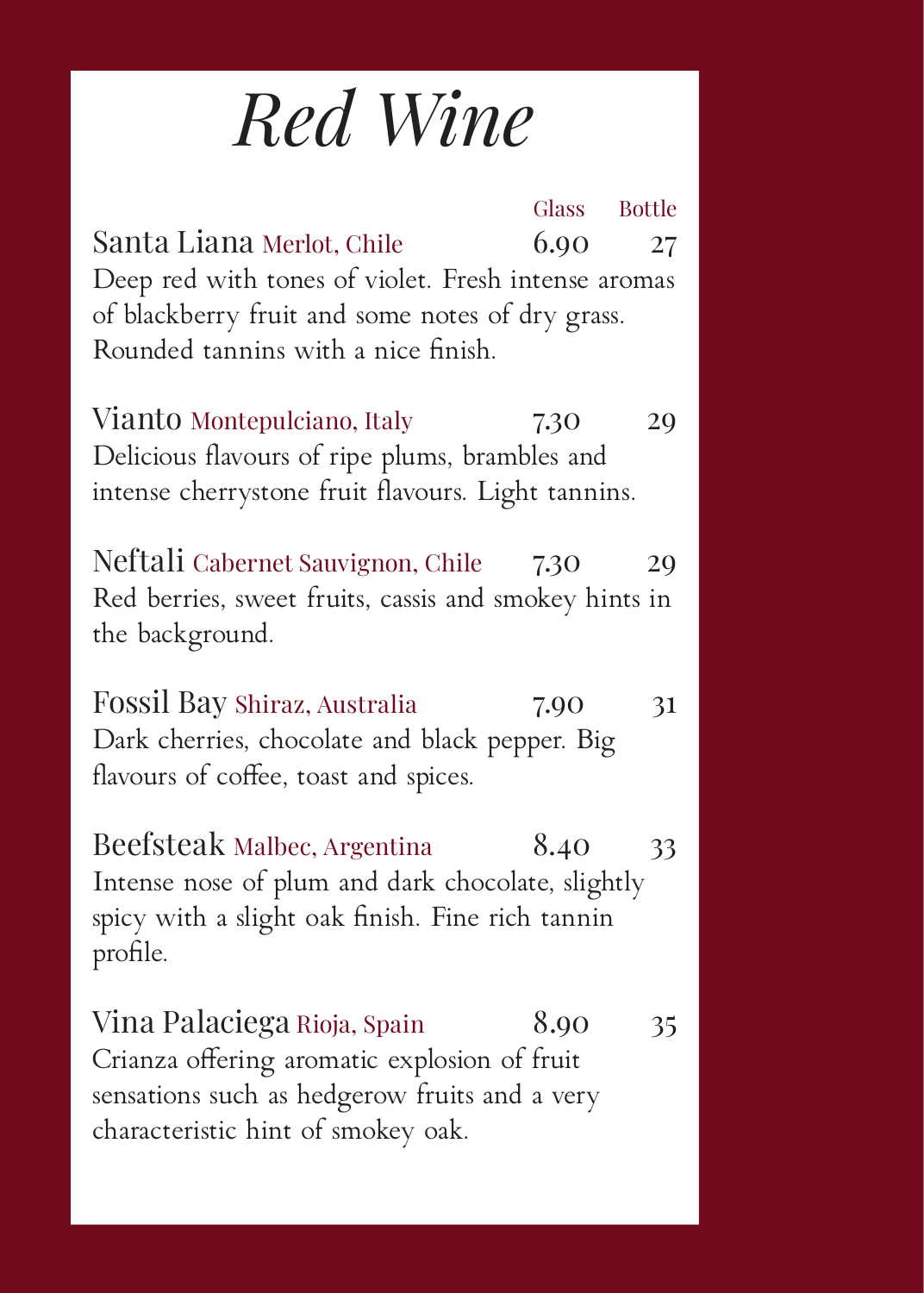### *Red Wine*

Stoneleigh Pinot Noir, New Zealand 9.60 37 This Marlborough pinot noir is deep ruby red in colour and has chocolate and dark berry aromas. There are blackberry flavours with a rich savoury complexity all rounded by a soft, mellow and pleasing finish.

## *Premium Red*

### Domaine de Valmoissine

#### Pinot Noir, France 60

Complex on the nose with aromas of undergrowth and raspberry. Ample in the mouth, notes of cassis, licorice and mocha are released. Smooth tannins and very nice freshness on the finish.

### Cepa Gavilan

#### Crianza D.O., Perez Pascuas, Spain 55

An exuberant wine with a deep, ruby-red colour. Clearly distinguishable aromas of fresh fruit underscored by notes of cedar wood and liquorice with a most elegant mineral touch.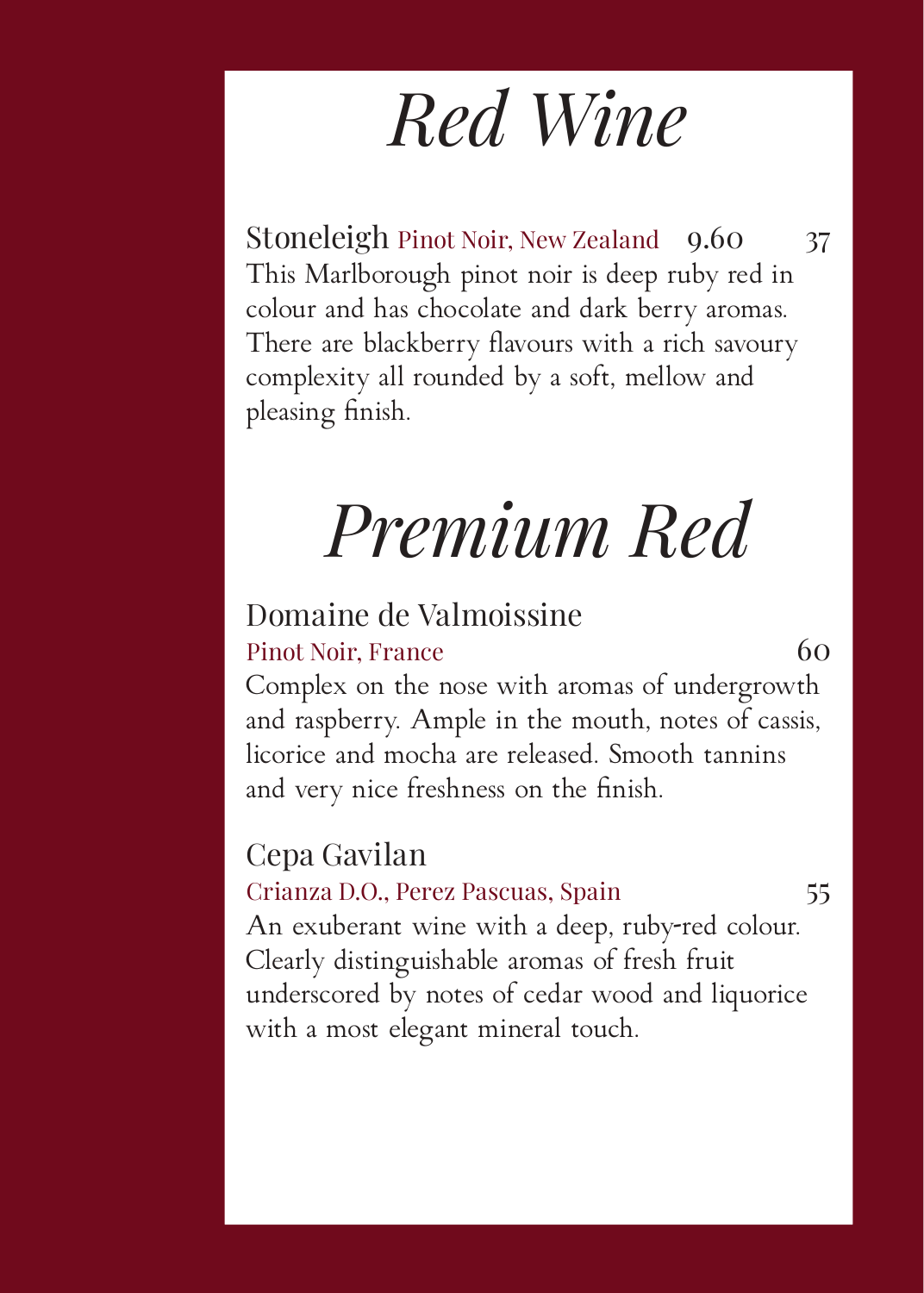### *Rosé*

Glass Bottle Vina Oria Spain 6.90 27 Well defined flavours of stone fruits, almonds, along with tips of citrus rind. Your entry to the palate is greedy, dominating the glycerine, with superb structure and freshness throughout.

*Sparkling* 

Vianto Prosecco Spumante, Italy 8.70 39 A light golden coloured, lightly sparkling wine, with fruity aromas and fresh flavours. The palate is mellow with hints of candied fruit and a refreshing finish.

### *Champagne*

#### G.H. Mumm 95

Gold and yellow to the eye with tinges of jade green. The sparkle is gentle, elegant and sustained. On the nose there are citrus hints and rich fruit aromas of white peach and apricot. These lengthen into notes of vanilla, dries fruits and honey.

#### Moët & Chandon 125

Vibrant, generous and alluring, the Moët Impérial style is distinguished by a bright fruitiness with notes of green apple and white flowers. The wine's enticing palate, redolent of white-fleshed fruits and citrus, is enhanced by fine bubbles and its elegant maturity is revealed in notes of brioche and wheat.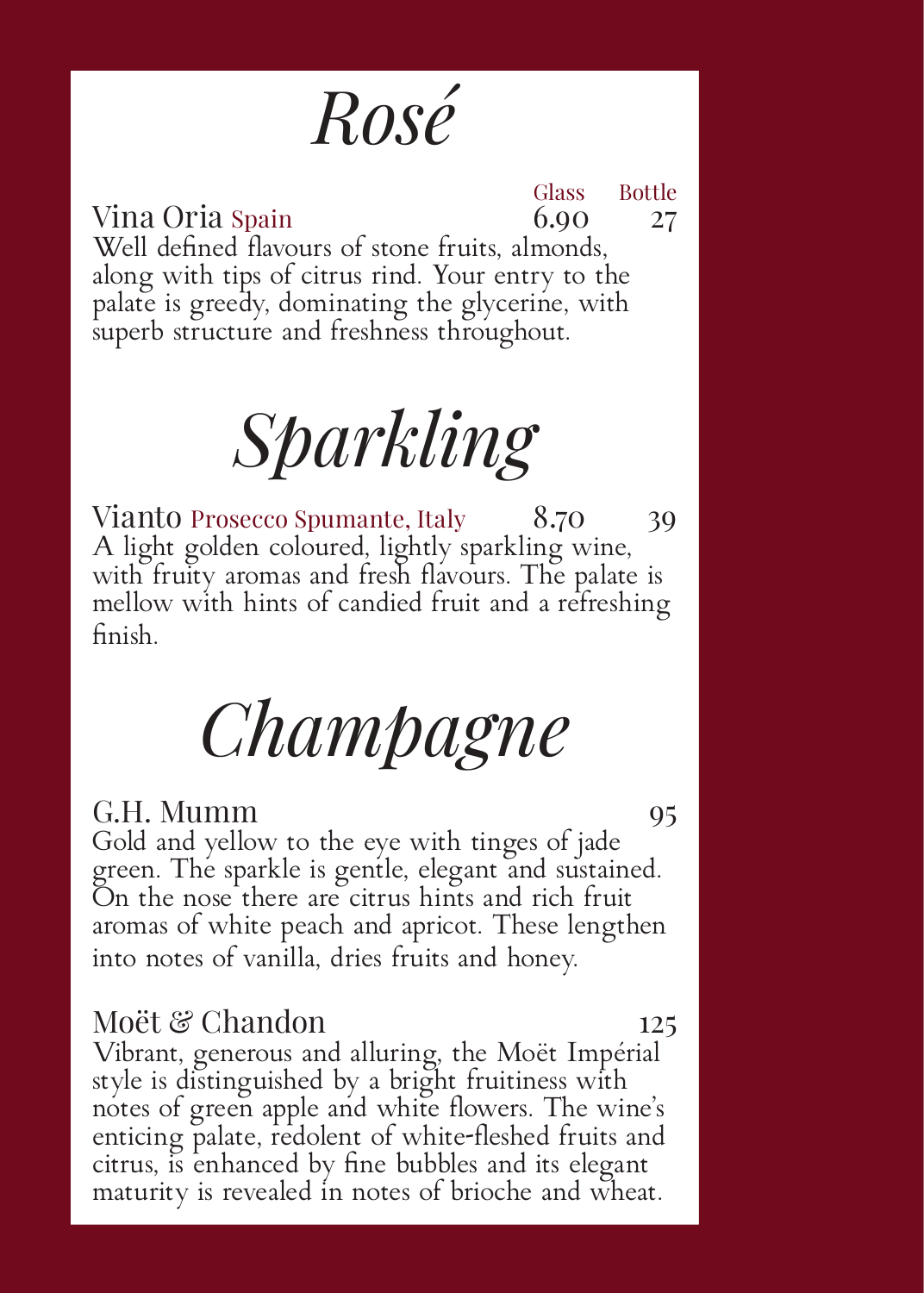*Whiskey*

*Premioum Irish Whiskey*

| Jameson                         | 6.20  |
|---------------------------------|-------|
| Jameson Crested                 | 7.00  |
| <b>Jameson Caskmates</b>        | 8.00  |
| Jameson Black Barrel            | 8.60  |
| <b>Jameson Makers Series</b>    | 10.50 |
| Jameson 18 Year Old             | 18.00 |
| <b>Powers Gold Label</b>        | 6.00  |
| Powers John's Lane Release      | 10.00 |
| Method and Madness Single Grain | 9.20  |
| Method and Madness Single Malt  | 9.40  |
| Redbreast 12 Year Old           | 9.80  |
| Redbreast 15 Year Old           | 15.20 |
| Green Spot                      | 7.30  |
| Yellow Spot 12 Year Old         | 10.00 |
| Red Spot 15 Year Old            | 15.90 |

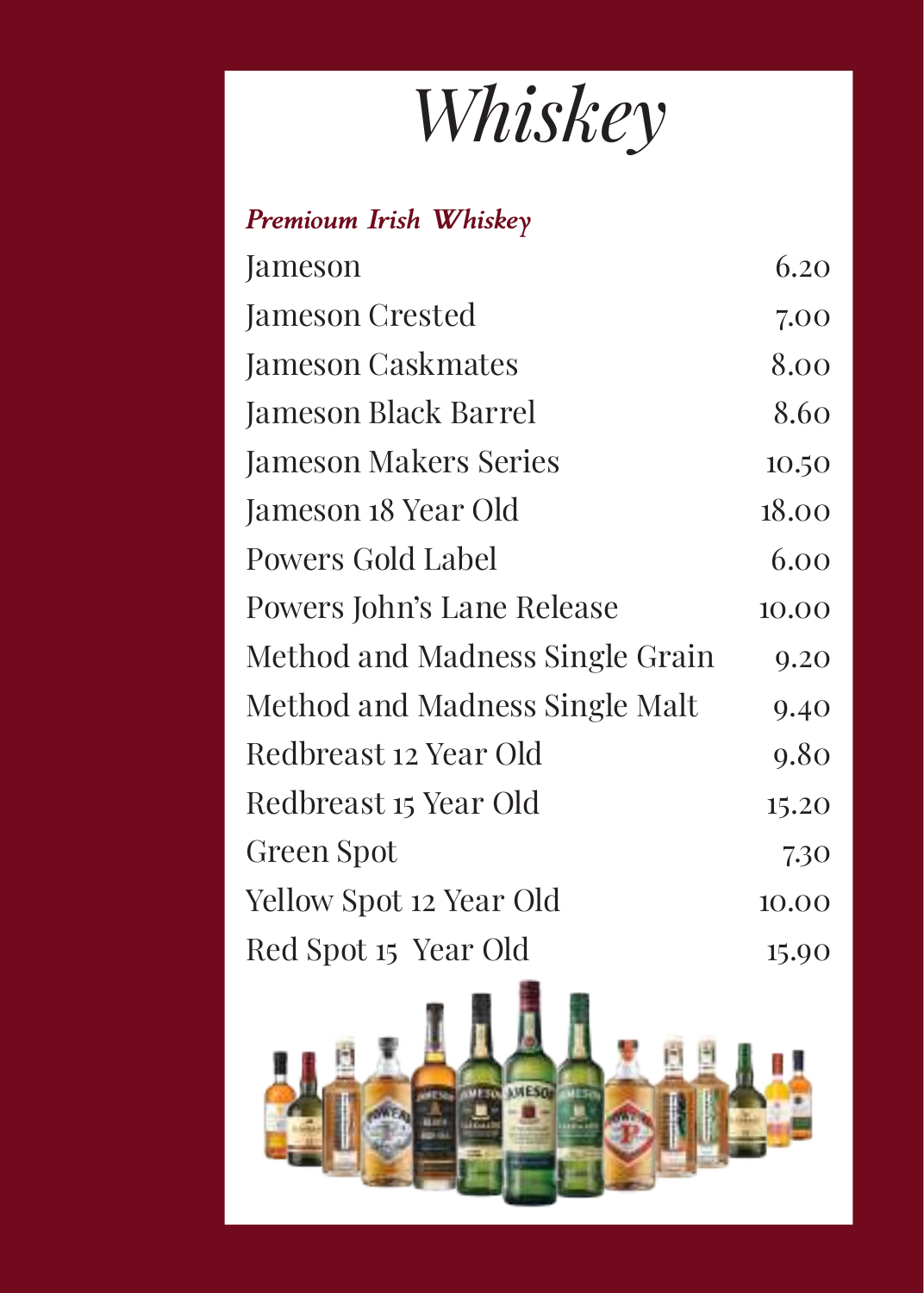# *Premium Whiskey*

#### Redbreast 21 Year Old 23.00 *NOSE*

Remarkable aroma spanning fresh tropical fruits, nuts and rich dried fruit.

#### *TASTE*

Soft vanilla, toasted oak, sherry nuttiness with a dusting of spices. Luscious fleshy fruit notes complete the silky mouthfeel.

#### *FINISH*

Lingers, seemingly forever, with oak and an assortment of spices and then, the final bow from barley – where it all began.

#### Redbreast 27 Year Old 50.00 *NOSE*

A succulent medley of exotic fruits, mango, pineapple, blood orange and ripe red berries are complemented by fresh herbs, aromatic oils and wood spices. Vanilla sweetness and treacle toffee add to the richness, while walnuts and toasted oak acknowledge the contribution from a supreme cask selection.



#### *TASTE*

Incredibly rich in texture with a luxuriously fruity introduction. Ripe red fleshed plums, black cherries and summer berries are balanced by the prickle of a hint of chilli oil. The taste evolves as cherry menthol introduces vanilla and cinnamon sweet spices combined with red pepper, nutmeg and toasted oak for an intriguing complexity.

#### *FINISH*

A satisfyingly long balance of ripe fruit and wood spices, worthy of a journey of nearly three decades.

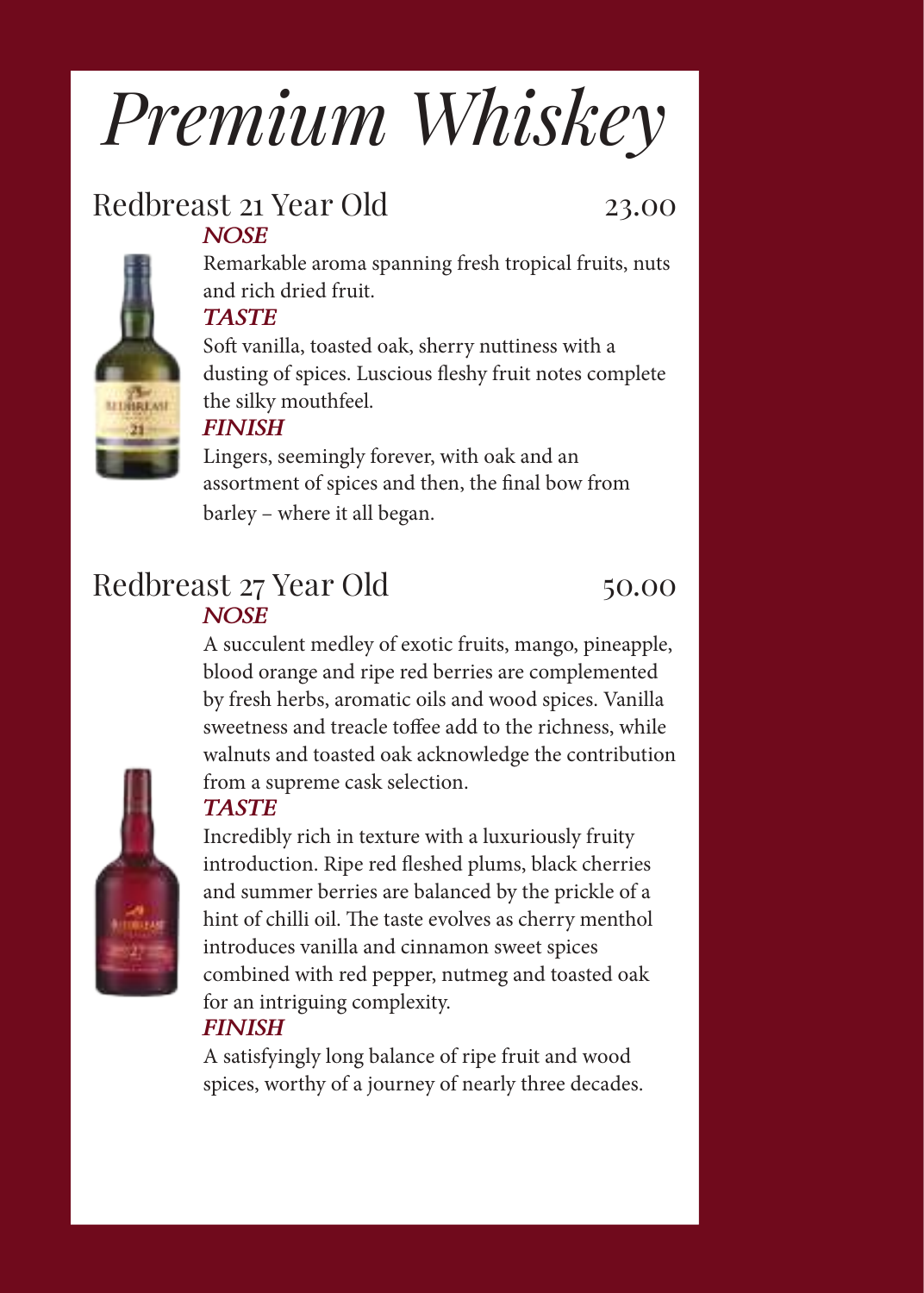# *Premium Whiskey*

#### Midleton Very Rare 25.00 *NOSE*



Vanilla sweetness with a light floral perfume. Some citrus zest combines with fresh herbs and sweet spices complimented by a touch of black pepper and charred oak.

#### *TASTE*

Mouth-coating sweetness of vanilla, cinnamon and clove, enriched with a hint of green apple and unripe banana. Peppery pot still spices, along with charred American oak, add complexity.

#### *FINISH*

Soft sweet spices fade leisurely leaving the final say to the charred oak and barley grains.

#### Midleton Barry Crockett 28.00 *NOSE*



Elegant aroma of vanilla and toasted oak complimented by a touch of lime, succulent green berries, pears and green sweet pepper. *TASTE*

Light pepper carries onto fresh citrus, limes and mandarin orange sweetness. A hint of cinnamon with vanilla and oak reveals its years spent in American oak.

#### *FINISH*

The full spectrum of flavours lasts well into the finish, slowly fading to expose the clean American oak foundation.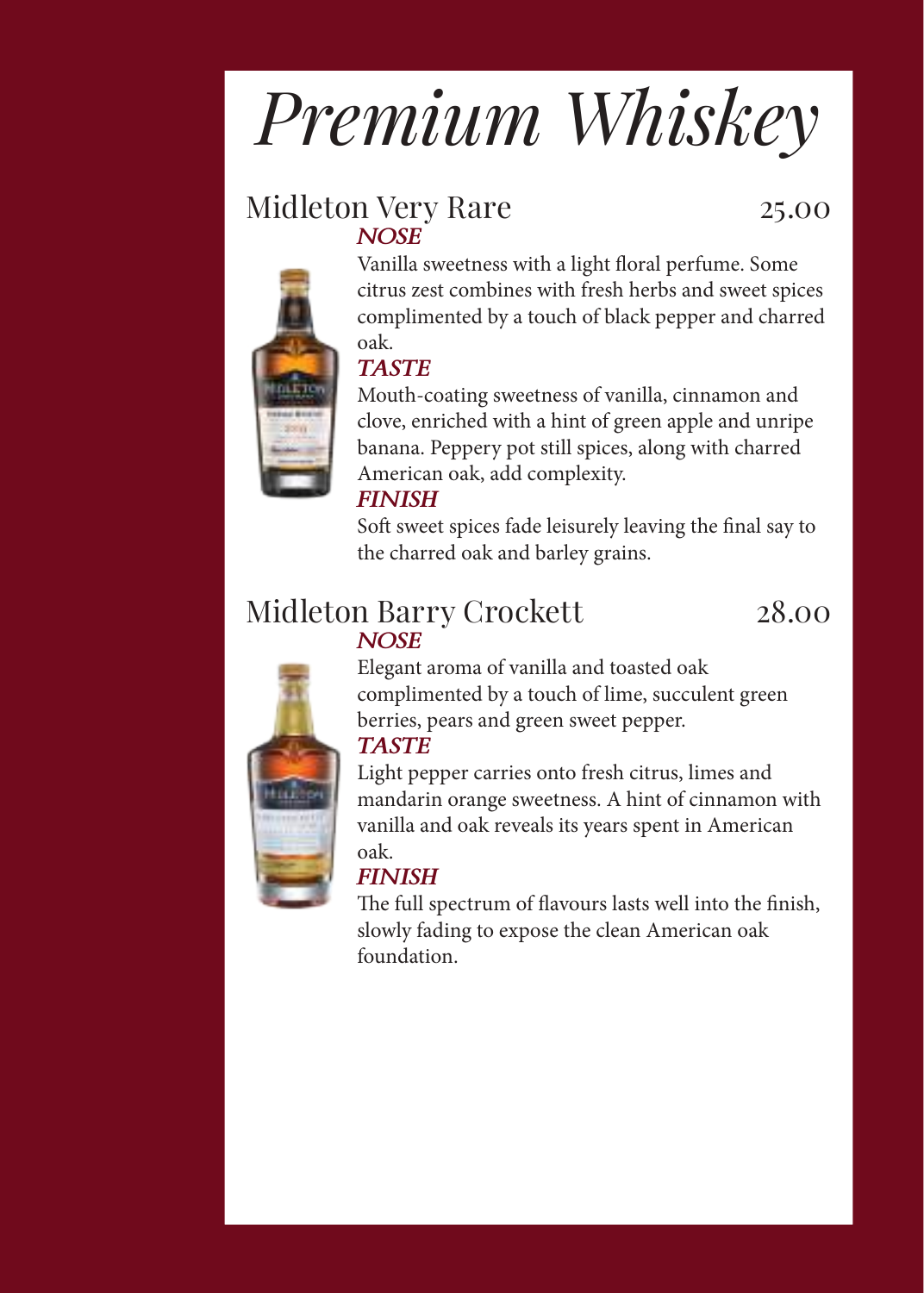### *Whiskey*

| Irish Whiskey               |      |
|-----------------------------|------|
| <b>Teeling Small Batch</b>  | 6.60 |
| <b>Teeling Single Grain</b> | 7.60 |
| <b>Teeling Single Malt</b>  | 9.60 |
| Paddy                       | 6.00 |
| <b>Tullamore Dew</b>        | 6.00 |
| Irish Mist                  | 6.00 |
| <b>Bushmills</b>            | 6.00 |
| <b>Blackbush</b>            | 6.30 |
|                             |      |

## *International*

| $\textit{Scottch} \, / \, \textit{Bourbon} \, / \, \textit{Whiskey}$ |       |
|----------------------------------------------------------------------|-------|
| Johnnie Walker Red                                                   | 6.00  |
| Johnnie Walker Black                                                 | 7.50  |
| Johnnie Walker Gold                                                  | 15.00 |
| Laphroige <i>soyr</i>                                                | 11.00 |
| Talisker <i>toyr</i>                                                 | 8.00  |
| Glenfiddich 12                                                       | 8.50  |
| Glenmorangie                                                         | 9.50  |
| Southern Comfort                                                     | 6.00  |
| <b>Bulleit Bourbon</b>                                               | 6.90  |
|                                                                      |       |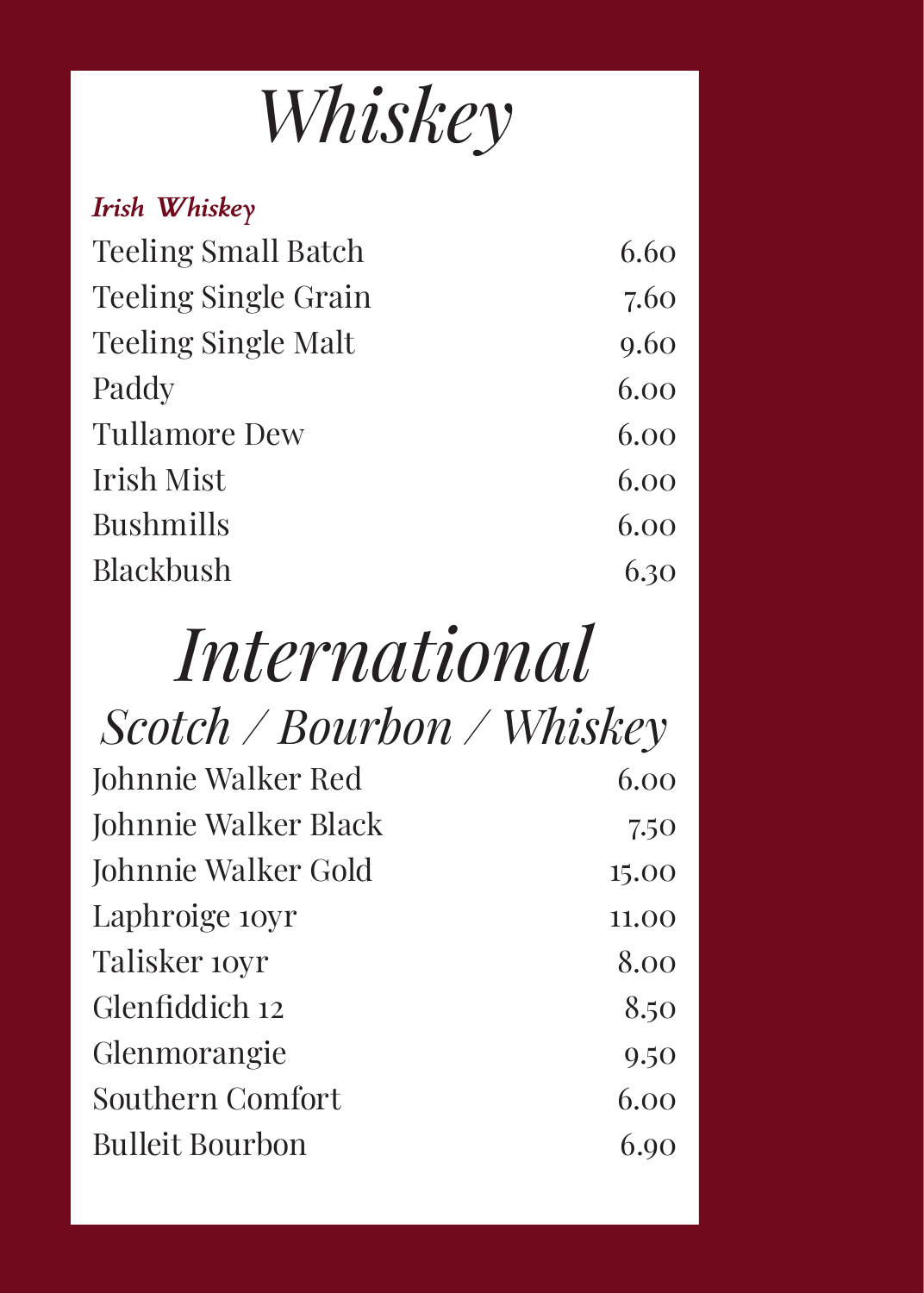### *International Scotch / Bourbon / Whiskey*

| <b>Makers Mark</b>          | 6.90  |
|-----------------------------|-------|
| <b>Buffalo Trace</b>        | 6.90  |
| Jack Daniel's               | 6.20  |
| Jack Daniel's Single Barrel | 10.00 |
| Gentleman Jack              | 11.00 |
| Woodford Reserve            | 9.00  |

#### *Premium Scotch*

### Johnnie Walker Blue 37.00 *NOSE*

Take in the wonderfully mellow, rounded nose – replete with dry smokiness artfully mixed with the sweetness of raisins.

#### *TASTE*

Serving a velvety combination of vanilla, honey and rose petals – before broadening out to include a zesty orange flavour with notes of hazelnut, sherry and dark chocolate.

#### *FINISH*

Signing off with a rich and luxuriously long finish, which showcases Johnnie Walker's trademark smokiness in the most sophisticated way.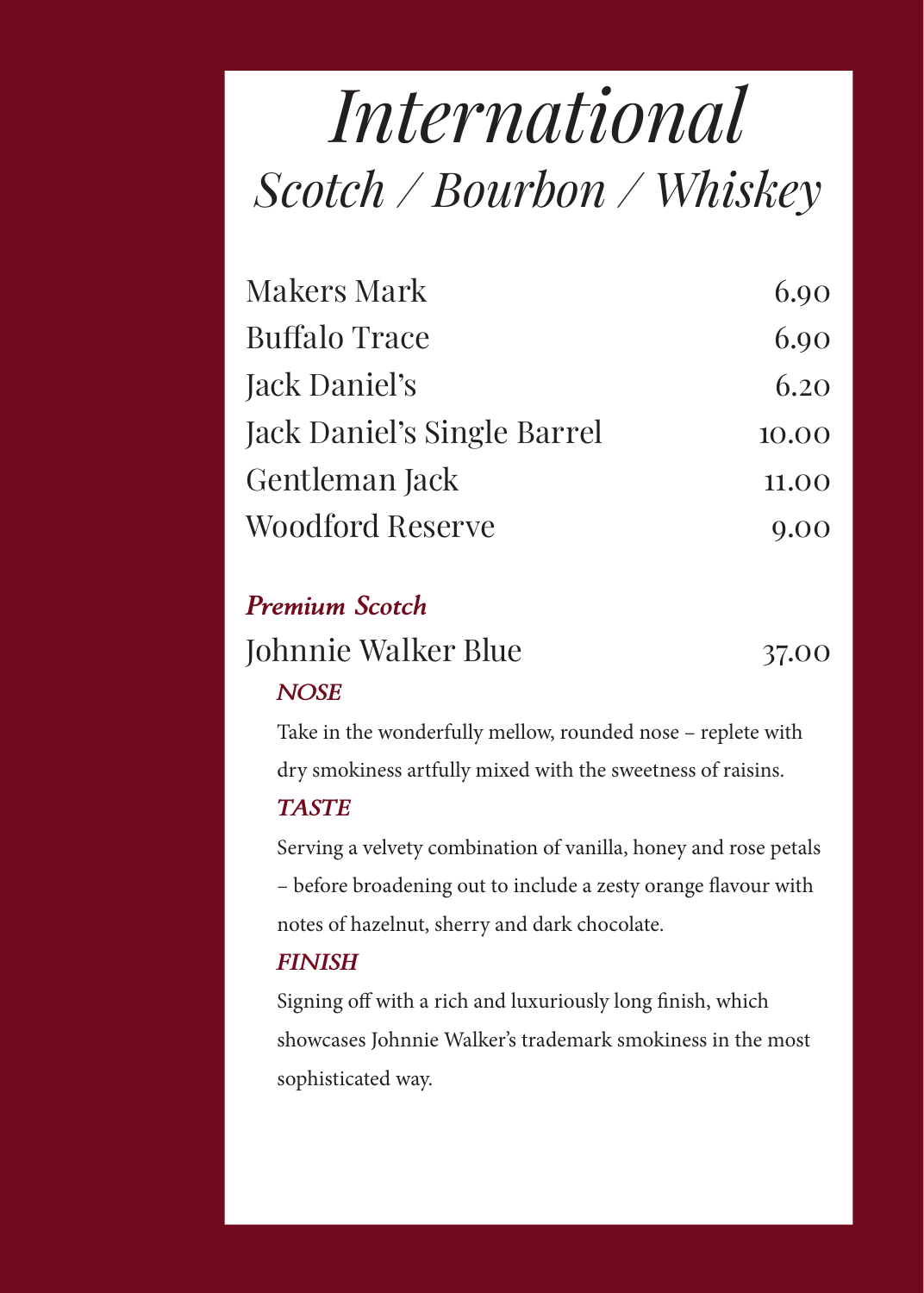

| Martel VS               | 6.20  |
|-------------------------|-------|
| <b>Hennessy</b>         | 6.20  |
| Hennessy Find de Cognac | 11.00 |

*Vodka*

| Absolut                       | 6.20  |
|-------------------------------|-------|
| Absolut Selection of Flavours | 6.30  |
| <b>Belvedere</b>              | 7.40  |
| <b>Grey Goose</b>             | 8.00  |
| <b>Ketel One</b>              | 7.00  |
| Sausage Tree                  | 8.50  |
| Tito's                        | 7.00  |
| Rum                           |       |
| Havana Club 3 Year Old        | 6.20  |
| Havana Club Especial          | 6.40  |
| Havana 7 Year Old             | 7.00  |
| Bacardi                       | 6.00  |
| Zacappa 23                    | 10.20 |
| <b>Goslings Dark Rum</b>      | 6.10  |
| Captain Morgan                | 6.00  |
| Kraken                        | 7.00  |
| Malibu                        | 6.30  |
| Diplomático Mantuano          | 10.00 |
|                               |       |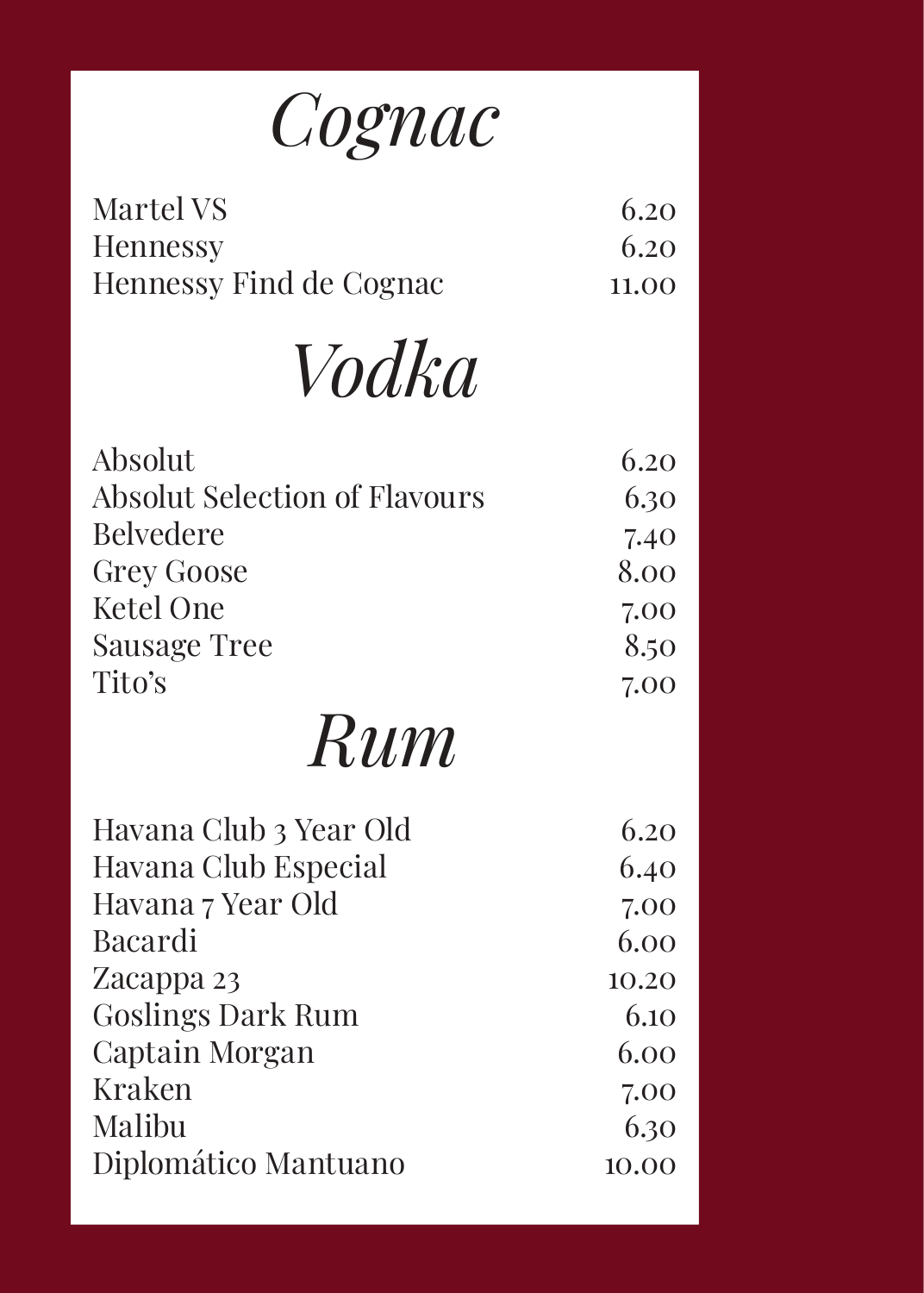## *Gin*

| Beefeater                     | 6.20  |
|-------------------------------|-------|
| <b>Beefeater Pink</b>         | 6.20  |
| <b>Beefeater Blood Orange</b> | 6.20  |
| Beefeater Peach & Raspberry   | 6.20  |
| Beefeater 24                  | 7.20  |
| <b>Gin Mare</b>               | 9.00  |
| G'vine Floraison              | 8.00  |
| Hendrick's                    | 7.20  |
| Plymouth                      | 6.00  |
| Plymouth Navy Strength        | 7.90  |
| <b>Malfy Limone</b>           | 6.50  |
| Malfy Arancia                 | 6.50  |
| Malfy Rosa                    | 6.50  |
| <b>Method and Madness</b>     | 7.00  |
| Sipsmith                      | 6.90  |
| Monkey 47                     | 10.50 |
| Gunpowder                     | 7.20  |
| Tanqueray                     | 6.50  |
| Tanqueray NO.10               | 7.90  |
| Dingle                        | 7.20  |
| Gordon's                      | 6.00  |
| <b>Bombay Sapphire</b>        | 6.20  |
| <b>Brockmans</b>              | 8.20  |
| Mor                           | 7.50  |
|                               |       |

*Non Alcoholic Gin* Ceder's 5.50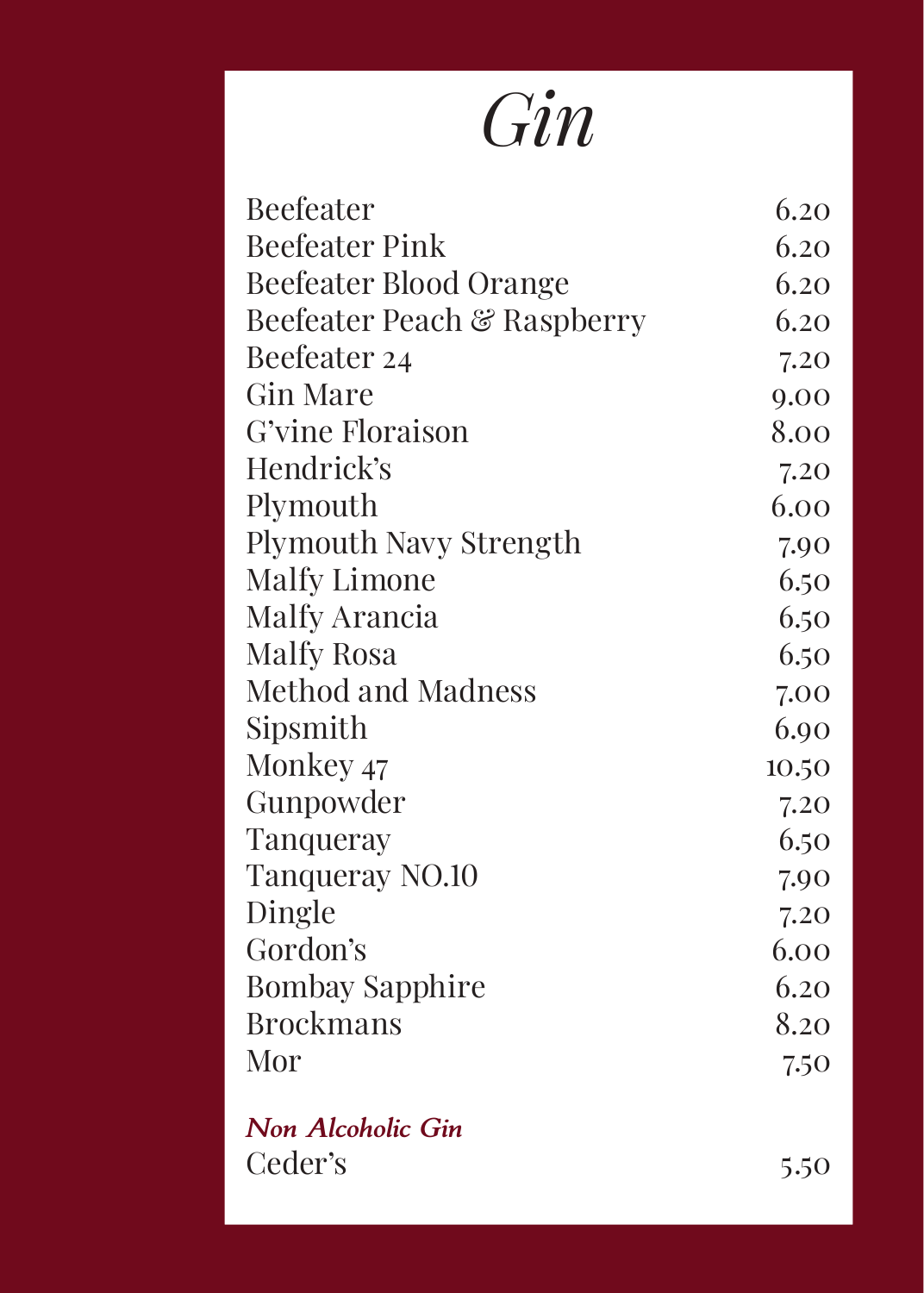| Tequila |  |
|---------|--|
|         |  |

| Olmeca Reposado    | 6.00 |
|--------------------|------|
| Mezcal             | 6.50 |
| Don Julio Añejo    | 6.90 |
| Don Julio Blanco   | 7.50 |
| Don Julio Reposado | 8.00 |
| Patrón Silver      | 8.20 |
| Patrón XO Café     | 8.00 |
|                    |      |

### *Liqueurs, Vermouths & Aperitifs*

| Kahlúa               | 6.00 |
|----------------------|------|
| Sandeman Port        | 6.00 |
| Lilliet Blanc/Rouge  | 6.00 |
| Martini Bianco       | 5.80 |
| Martini Rosso        | 5.80 |
| Martini Extra Dry    | 5.80 |
| <b>Noilly Prat</b>   | 5.80 |
| Campari              | 6.00 |
| Amareto (Disaranno)  | 6.00 |
| <b>Baileys</b>       | 6.00 |
| Tia Maria            | 6.00 |
| <b>Grand Marnier</b> | 6.00 |
| Cointreau            | 6.00 |
| Limoncello           | 6.00 |
|                      |      |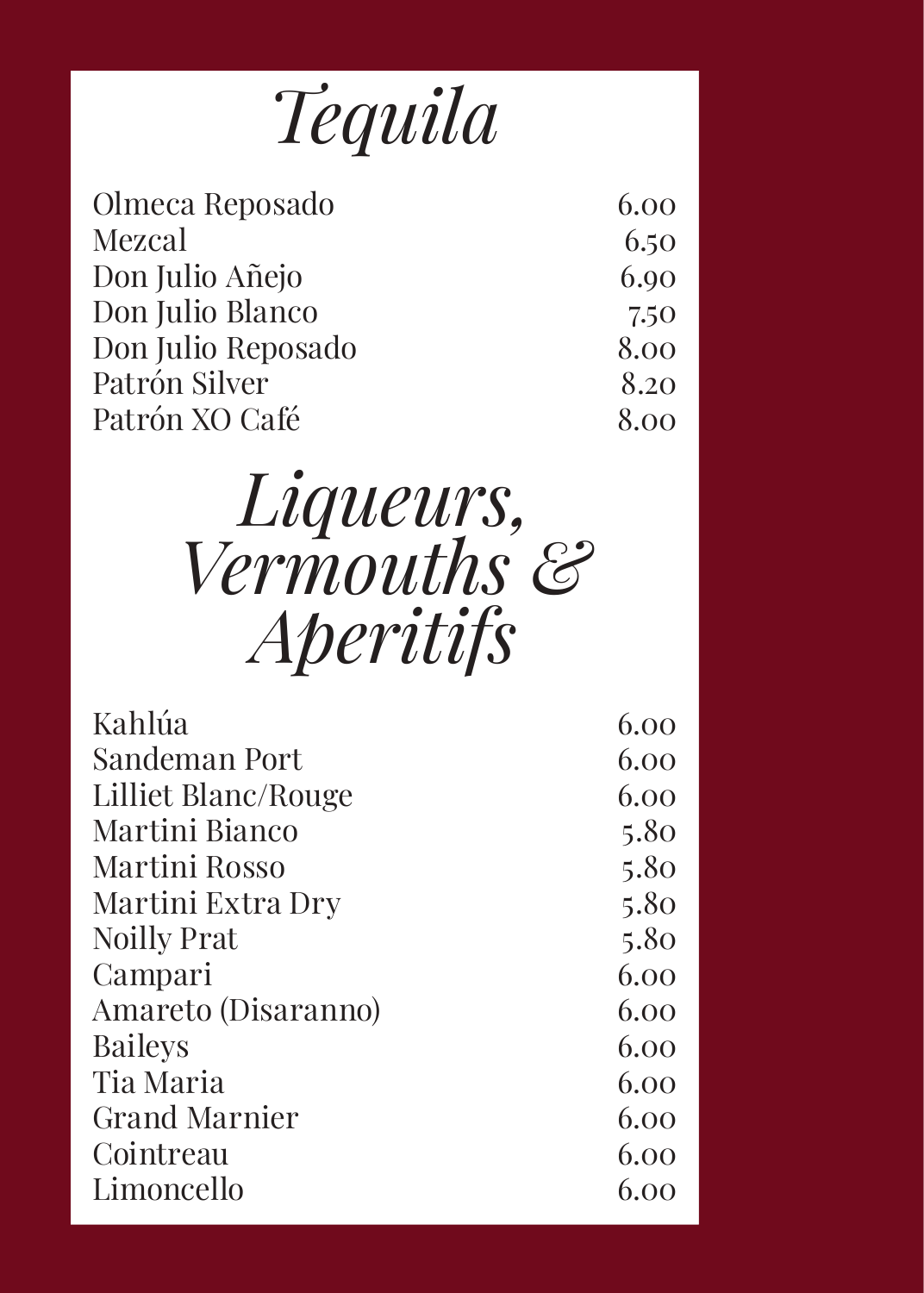*Tea & Coffee* 

| Americano                       | 3.20 |
|---------------------------------|------|
| <b>Flat White</b>               | 3.40 |
| Latte                           | 3.60 |
| Cappuccino                      | 3.60 |
| Mocha                           | 3.60 |
| Espresso Single/Double          | 3.00 |
| Tea                             | 3.00 |
| <b>Selection Speciality Tea</b> | 3.40 |
| Ice Coffee without Milk         | 3.40 |
| Ice Coffee with Milk            | 4.00 |
|                                 |      |

#### *Milk options*

Soy, Almond, Oat  $+0.20$  extra charge

#### *Flavour Coffees*

Add flavour to your coffee  $+0.40$ Pistachio, Salted Caramel, Vanilla, Hazelnut

### *Takeaway teas / coffees available*